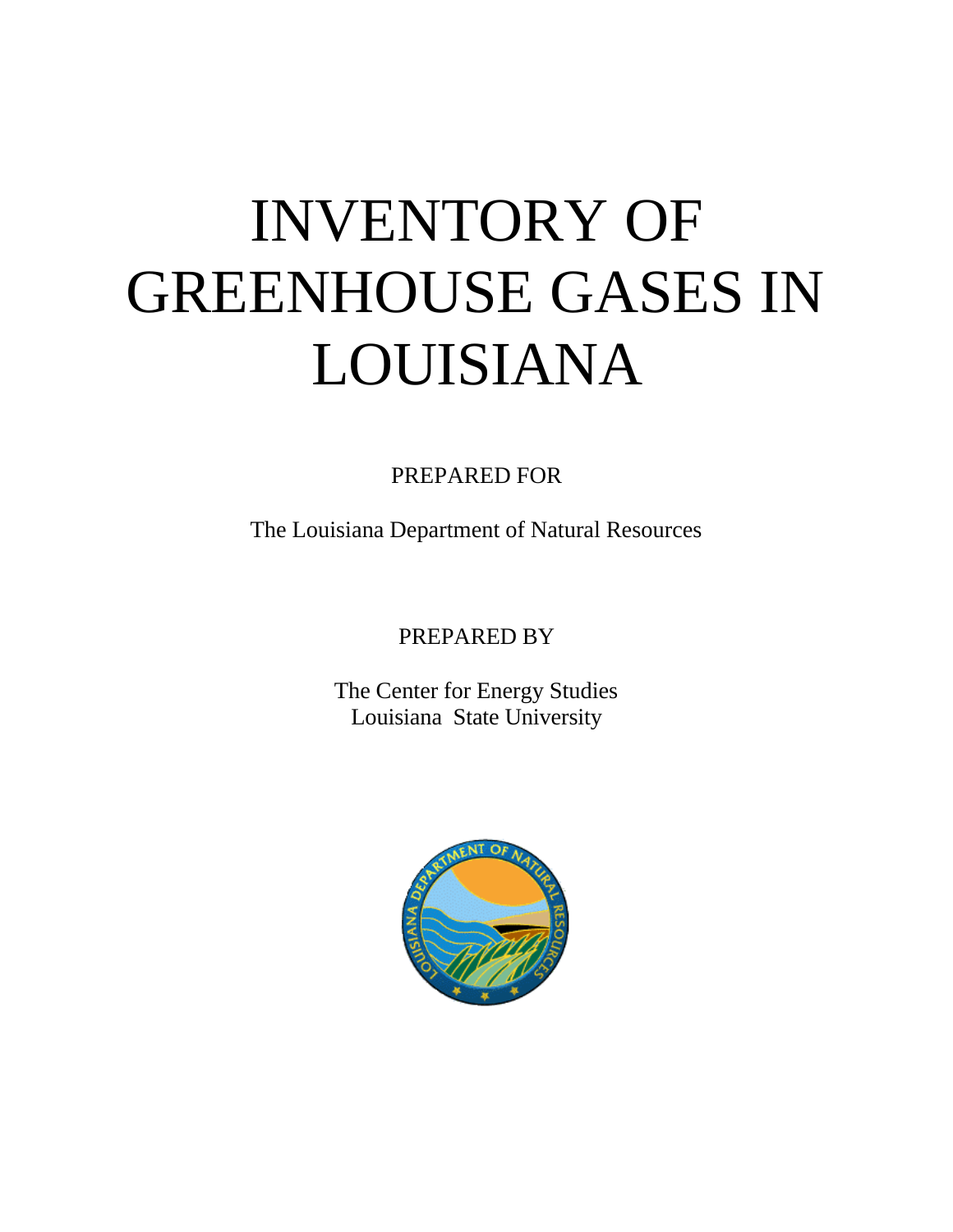This project was funded by the Energy Section, Technology Assessment Division, Louisiana Department of Natural Resources, under contract number PVE29-99-01. Allan Pulsipher, executive director for the LSU Center for Energy Studies, was the principal investigator responsible for the project. Dmitry Mesyanzhinov, research associate at the LSU Center for Energy Studies, was the project coordinator who designed and implemented the work plan, supervised the work of the individuals responsible for each of the sections of the project, and compiled the draft report.

The following individuals participated in research for this project: Robert F. Cope, Assistant Professor, Management Department, SLU Wumi I. Iledare, Associate Professor-Research, LSU Center for Energy Studies Chrissie D. Fossett, Graduate Research Assistant, LSU Institute for Environmental Studies Amy M. Konopacky, Graduate Research Assistant, LSU Center for Energy Studies James Njuguna, Graduate Research Assistant, LSU Center for Energy Studies Maud Walsh, Assistant Professor-Research, LSU Institute for Environmental Studies

The *Inventory of Greenhouse Gases in Louisiana* is funded 91.3 percent (\$75,878) from the Petroleum Violation Escrow (PVE) funds from the Exxon Settlement and 8.7 percent (\$7,227) by LSU match as provided by the Louisiana Department of Natural Resources and approved by the U.S. Department of Energy.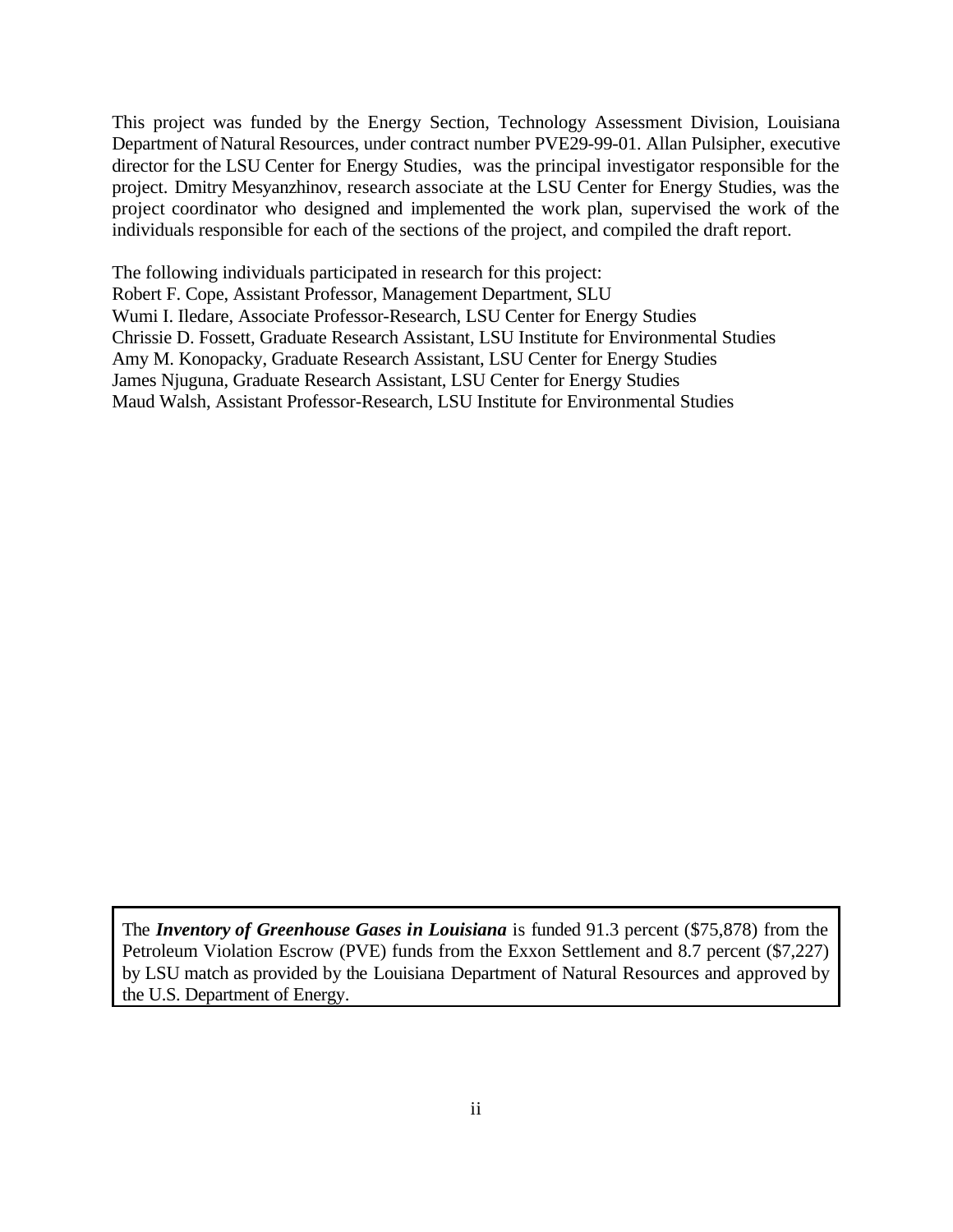# TABLE OF CONTENTS

|                                                                           | Page           |
|---------------------------------------------------------------------------|----------------|
|                                                                           | vi             |
| Chapter 1: Carbon Dioxide Emissions from Combustion of Fossil Fuels       | 1              |
|                                                                           | $\overline{4}$ |
|                                                                           | 7              |
|                                                                           | 10             |
|                                                                           | 11             |
|                                                                           | 14             |
|                                                                           | 16             |
|                                                                           | 19             |
|                                                                           | 21             |
| Chapter 10: Carbon Dioxide Emissions from Forest Management and Land -Use | 22             |
|                                                                           | 24             |
|                                                                           | 26             |
|                                                                           | 28             |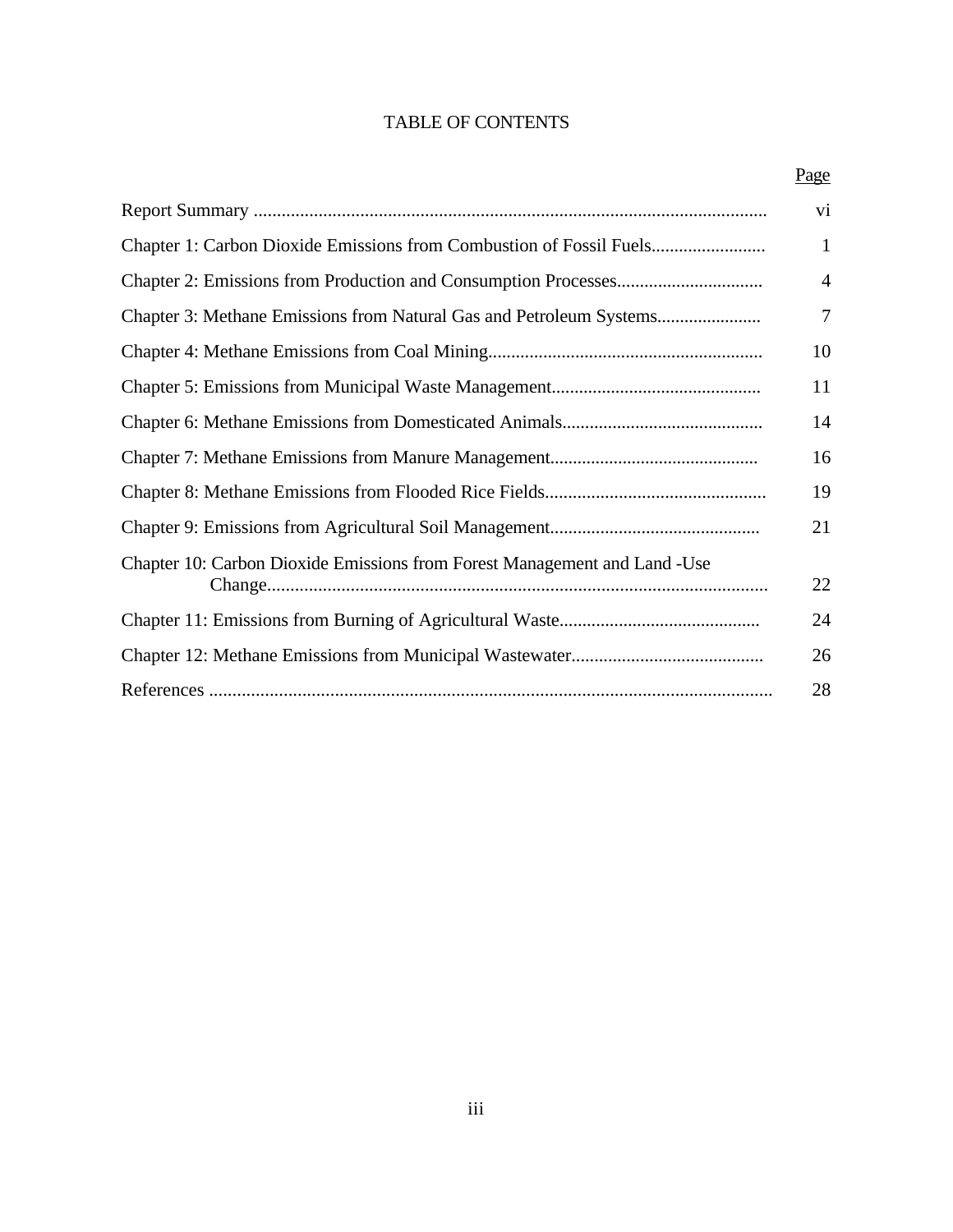# LIST OF TABLES

| Table        | Title                                                                   | Page           |
|--------------|-------------------------------------------------------------------------|----------------|
| $\mathbf I$  |                                                                         | vii            |
| $\mathbf{I}$ |                                                                         | viii           |
| $\mathbf{I}$ | Comparison of the total U.S. and Louisiana Greenhouse Gas Emissions     | viii           |
| <b>IV</b>    | Greenhouse Gas Emissions, Population, and Gross State Product,          | X              |
| 1.1          | Emissions of Greenhouse Gases from Combustion of Fossil Fuels in        | $\overline{2}$ |
| 2.1          | Emissions of Greenhouse Gases from Industrial Processes in Louisiana    | 5              |
| 3.1          | Emissions of Greenhouse Gases from Natural Gas and Petroleum Systems in | 8              |
| 5.1          | Emissions of Greenhouse Gases from Municipal Waste Management in        | 13             |
| 6.1          | Emissions of Greenhouse Gases from Domesticated Animals in Louisiana    | 15             |
| 7.1          | Animal Types and Manure Management Systems Used in Louisiana            | 17             |
| 7.2          | Methane Emissions from Manure Management Systems by Animal Types in     | 17             |
| 7.3          | Methane Emissions from Manure Management Systems in Louisiana           | 18             |
| 8.1          |                                                                         | 20             |
| 9.1          | Greenhouse Gas Emissions from Agricultural Soil Management in Louisiana | 21             |
| 10.1         | Greenhouse Gas Uptake from Forest Management and Land-Use Change in     | 23             |
| 11.1         | Emissions of Greenhouse Gases from Burning of Agricultural Waste in     | 25             |
| 12.1         |                                                                         | 27             |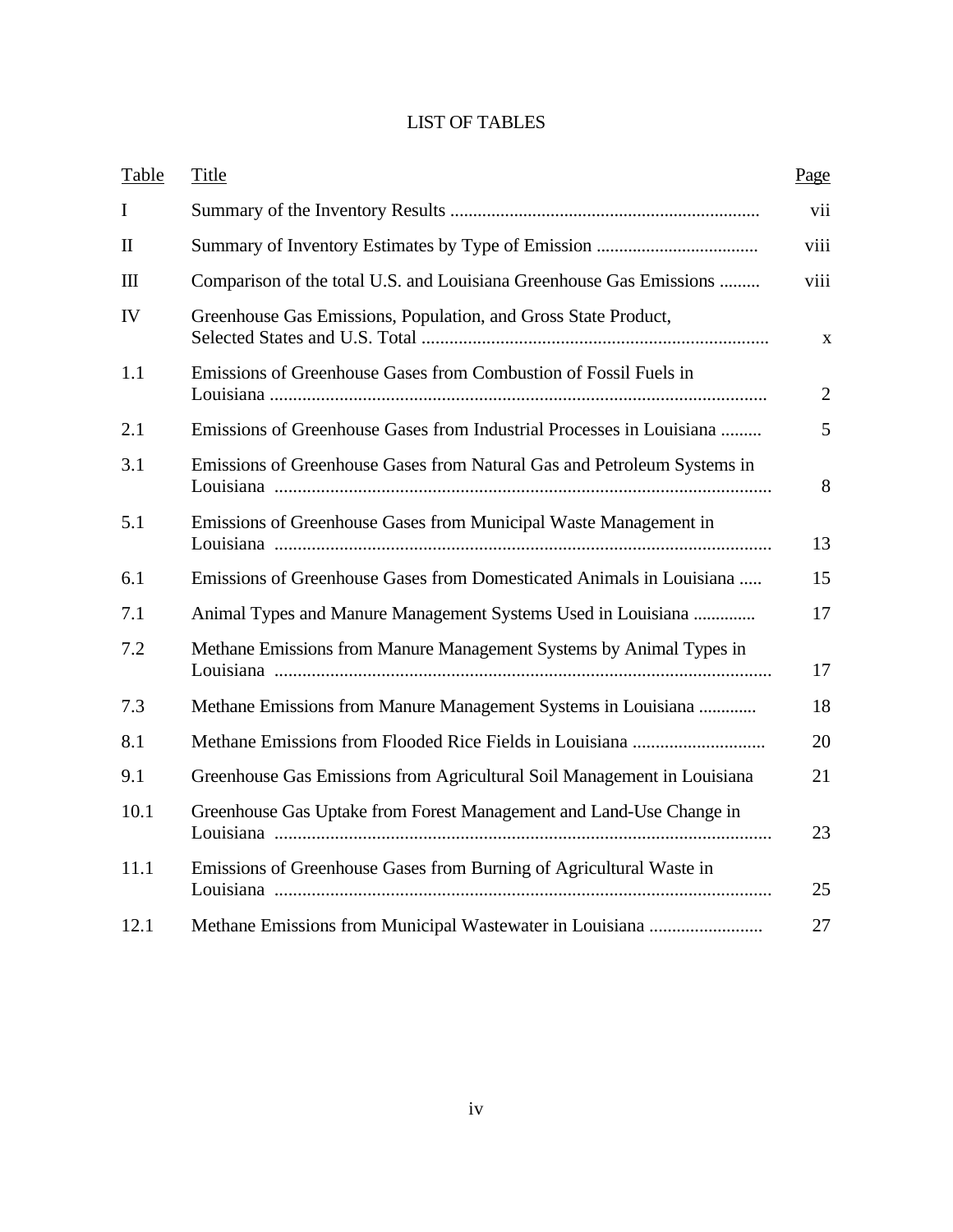# LIST OF FIGURES

| Figure   | Title                                                                 | Page |
|----------|-----------------------------------------------------------------------|------|
| $\bf{I}$ | Share of Greenhouse Gas Emissions Standardized by Shares of Gross     | xi   |
| 1.1      |                                                                       | 3    |
| 2.1      | Sectoral Composition of Greenhouse Gas Emissions from Industrial      | 6    |
| 3.1      | Sectoral Composition of Greenhouse Gas Emissions from Natural Gas and | 9    |
| 6.1      | Sectoral Composition of Methane Emissions from Domesticated Animals   | 15   |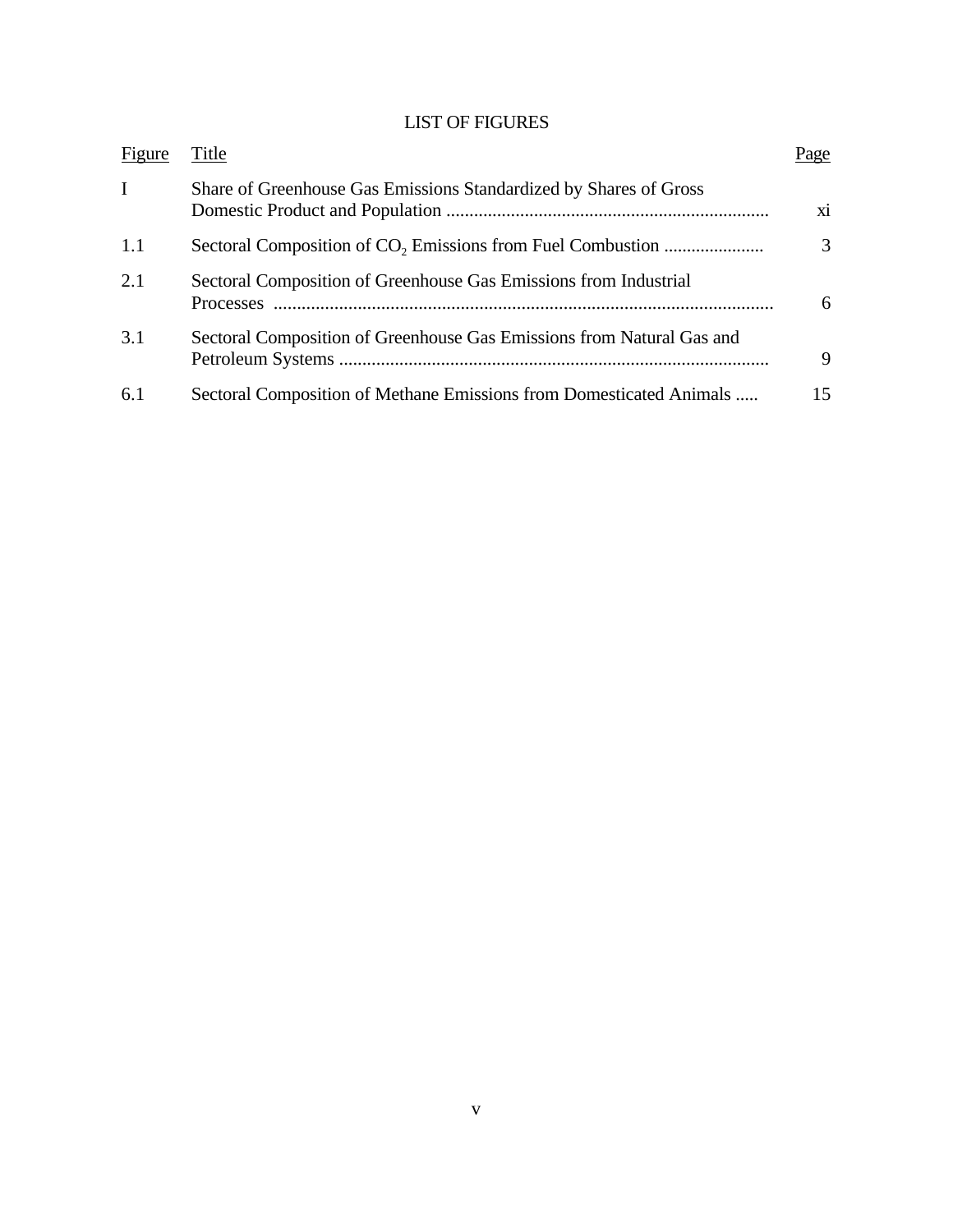# **Report Summary**

# **Purpose**

The purposes of this project were to accomplish the following:

- Develop a quantitative inventory of emissions and sinks of greenhouse gases in the State of Louisiana,
- Forecast emissions in the near future, and
- Analyze how emissions might change under alternative assumptions about the growth and composition of the State's economy.

When greenhouse gases of which the most important are water vapor  $(H_2O)$ , carbon dioxide  $(CO_2)$ , methane  $(CH_4)$ , nitrous oxide  $(N_2O)$  and some man-made chemicals such as hydrofluorocarbons (HFCs) are released into the atmosphere, they absorb the low-energy terrestrial radiation (i.e., radiation reflected by the earth's surface) thereby heating up the atmosphere and contributing to a global warming, which could have serious global human and economic effects. Only a share of greenhouse gas emissions comes from anthropogenic (man-made) sources such as combustion of fossil fuels and various industrial and agricultural processes. Therefore, an accurate inventory of emissions and sinks is the necessary first step in the formulation of the climate change policies and actions. The U.S. Environmental Protection Agency has completed an inventory of greenhouse gas emissions and sinks on the national level and actively encourages states to develop state-level inventories. EPA wants inventories that are based as much as possible on original primary information collected by state agencies or obtained directly from emitters. Louisiana Department of Natural Resources has responded to this initiative and provided funding for this study.

# **Content of Report**

This report is divided into twelve chapters; each of the chapters focuses on a different source of greenhouse gas emissions in Louisiana. The chapters are as follows:

- Chapter One: Carbon Dioxide Emissions from Combustion of Fossil Fuels
- Chapter Two: Emissions from Production and Consumption Processes
- Chapter Three: Methane Emissions from Natural Gas and Oil Systems
- Chapter Four: Methane Emissions from Coal Mining
- Chapter Five: Emissions from Municipal Waste Management
- Chapter Six: Methane Emissions from Domesticated Animals
- Chapter Seven: Methane Emissions from Manure Management
- Chapter Eight: Methane Emissions from Flooded Rice Fields
- Chapter Nine: Emissions from Agricultural Soil Management
- Chapter Ten: Emissions from Forest Management and Land-Use Change
- Chapter Eleven: Emissions from Burning of Agricultural Wastes
- Chapter Twelve: Methane Emissions from Municipal Wastewater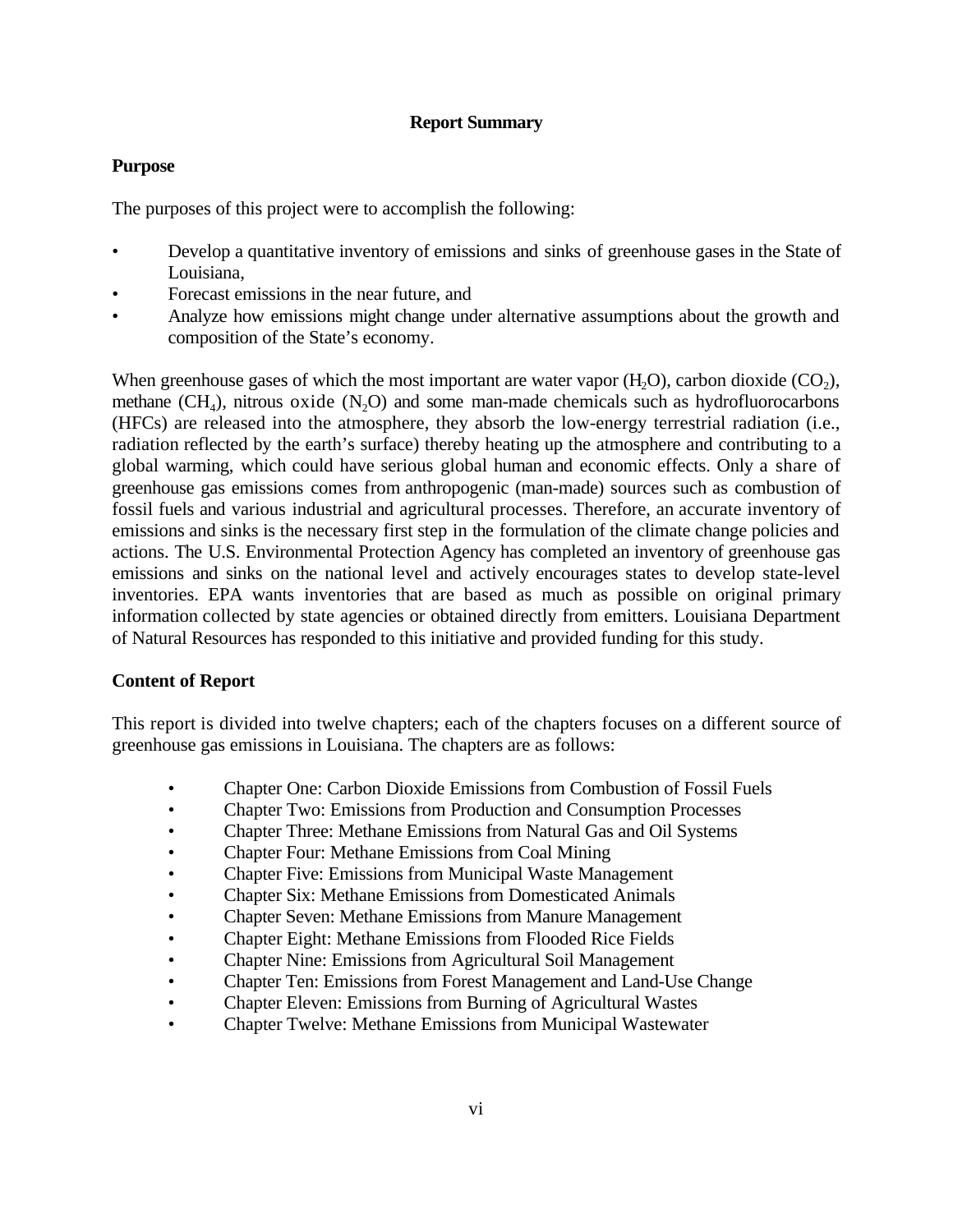The modeling and forecasting section of the project will be provided as a separate report accompanied by a spreadsheet file.

## **Results**

Results of the inventory are summarized in the following tables. The first table shows greenhouse gas emissions by type, amount, and  $CO<sub>2</sub>$  equivalence. Eleven of the twelve sources are net producers while one, forest management and land use changes, is a major "sink," reducing the estimate of the state's total emissions by about 10 percent.

| <b>Source</b>                                | <b>Greenhouse</b><br>Gas | <b>Emissions</b><br>(thousand<br>metric<br>tons) | Global<br>Warming<br><b>Potential</b> | $\overline{CO_2}$<br><b>Equivalent</b><br><b>Emissions</b><br>(thousand<br>metric tons) | MMTCE*   | Percent of<br><b>Total</b><br><b>Emissions</b> |
|----------------------------------------------|--------------------------|--------------------------------------------------|---------------------------------------|-----------------------------------------------------------------------------------------|----------|------------------------------------------------|
| 1. Fossil Fuel Combustion                    | CO <sub>2</sub>          | 214,270.5                                        |                                       | 214,270.5                                                                               | 58.437   | 98.61                                          |
|                                              | CO <sub>2</sub>          | 1,447.4                                          |                                       | 1.447.4                                                                                 | 0.395    | 0.67                                           |
| 2. Production and                            | N <sub>2</sub> O         | 5.4                                              | 310                                   | 1,662.8                                                                                 | 0.453    | 0.77                                           |
|                                              | $HFC-23$                 | 0.5                                              | 11,700                                | 5,307.1                                                                                 | 1.447    | 2.44                                           |
| <b>Consumption Processes</b>                 | SF <sub>6</sub>          | 0.0                                              | 23,900                                | 97.7                                                                                    | 0.027    | 0.04                                           |
|                                              | All                      |                                                  |                                       | 8,515.0                                                                                 | 2.322    | 3.92                                           |
| 3. Natural Gas and Oil<br>Systems            | $\overline{\text{CH}}_4$ | 384.6                                            | 21                                    | 8,077.5                                                                                 | 2.203    | 3.72                                           |
| 4. Coal Mining                               | CH <sub>4</sub>          | 0.5                                              | 21                                    | 10.4                                                                                    | 0.003    | 0.00                                           |
| 5. Municipal Waste<br>Management             | CH <sub>4</sub>          | 199.2                                            | 21                                    | 4,183.7                                                                                 | 1.141    | 1.93                                           |
| 6. Domesticated Animals                      | CH <sub>4</sub>          | 68.4                                             | 21                                    | 1,435.6                                                                                 | 0.392    | 0.66                                           |
| 7. Manure Management                         | CH <sub>4</sub>          | 7.3                                              | 21                                    | 153.3                                                                                   | 0.042    | 0.07                                           |
| 8. Flooded Rice Fields                       | $CH_{4}$                 | 108.3                                            | 21                                    | 2.275.0                                                                                 | 0.620    | 1.05                                           |
|                                              | N <sub>2</sub> O         | 3.4                                              | $\overline{3}10$                      | 1,058.5                                                                                 | 0.289    | 0.49                                           |
| 9. Agricultural Soil                         | CO <sub>2</sub>          | $\overline{22.0}$                                | 1                                     | 22.0                                                                                    | 0.006    | 0.01                                           |
| Management                                   | A11                      |                                                  |                                       | 1,080.5                                                                                 | 0.295    | $\overline{0.50}$                              |
| 10. Forest Management and<br>Land Use Change | CO <sub>2</sub>          | $-22,774.9$                                      | 1                                     | $-22,774.9$                                                                             | $-6.211$ | $-10.48$                                       |
| 11. Burning of Agricultural                  | $\overline{\text{CH}}_4$ | 0.2                                              | 21                                    | 3.8                                                                                     | 0.001    | 0.00                                           |
| Crop Waste                                   | N, O                     | 0.0                                              | 310                                   | 1.1                                                                                     | 0.000    | 0.00                                           |
|                                              | All                      |                                                  |                                       | 4.8                                                                                     | 0.001    | 0.00                                           |
| 12. Municipal Wastewater                     | CH <sub>4</sub>          | 1.3                                              | 21                                    | 27.0                                                                                    | 0.007    | 0.01                                           |

\* Million metric tons of Carbon equivalent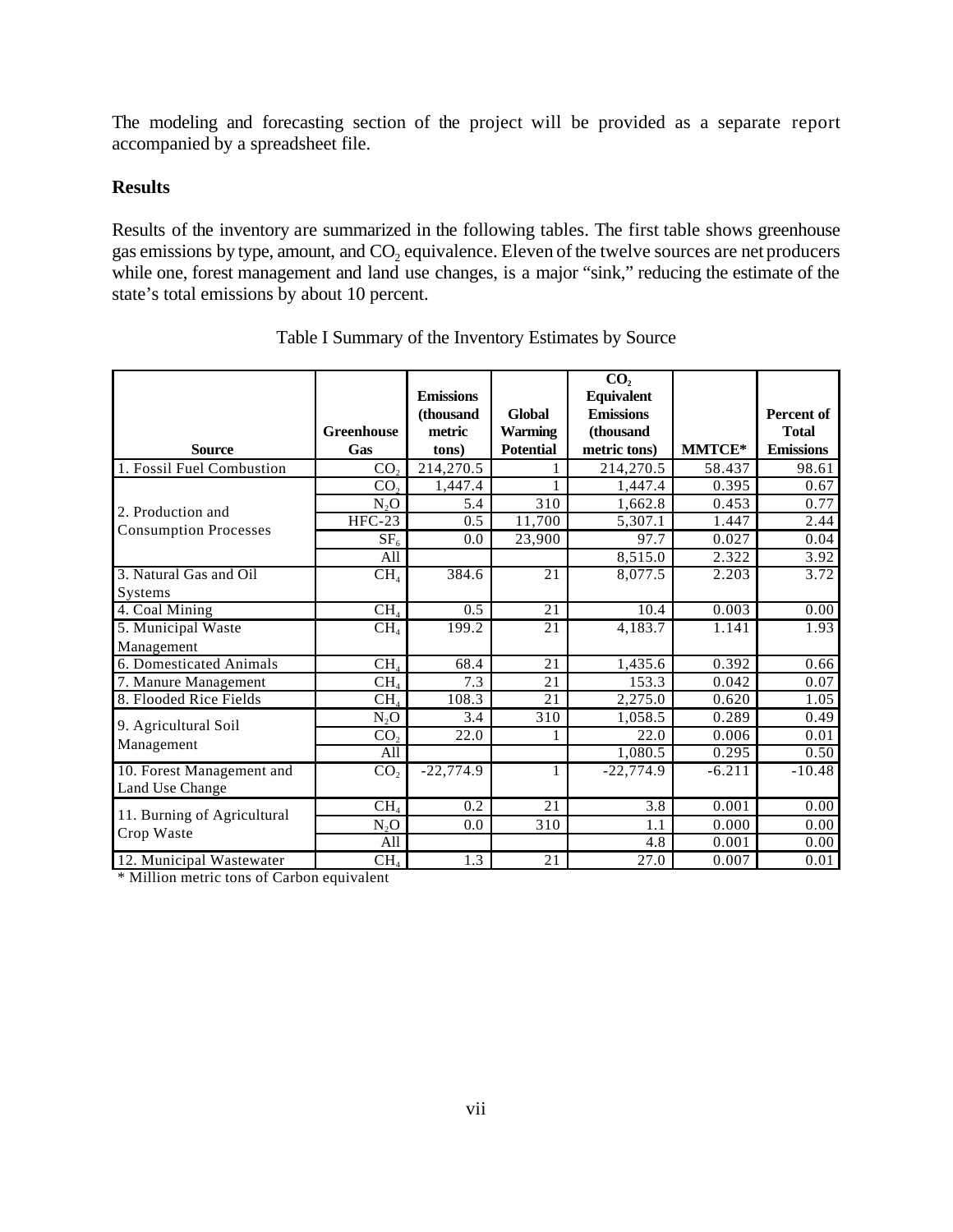| <b>Source</b> | <b>Greenhouse</b><br>Gas | <b>Emissions</b><br>(thousand<br>metric<br>tons) | Global<br><b>Warming</b><br><b>Potential</b> | CO <sub>2</sub><br><b>Equivalent</b><br><b>Emissions</b><br>(thousand<br>metric tons) | <b>MMTCE</b> | <b>Percent of</b><br><b>Total</b><br><b>Emissions</b> |
|---------------|--------------------------|--------------------------------------------------|----------------------------------------------|---------------------------------------------------------------------------------------|--------------|-------------------------------------------------------|
|               | CO <sub>2</sub>          | 192,965.0                                        |                                              | 192,965.0                                                                             | 52.627       | 88.81                                                 |
|               | CH <sub>4</sub>          | 769.8                                            | 21                                           | 16,166.3                                                                              | 4.409        | 7.44                                                  |
| All Sources   | N <sub>2</sub> O         | 8.8                                              | 310                                          | 2,722.4                                                                               | 0.742        | 1.25                                                  |
|               | $HFC-23$                 | 0.5                                              | 11,700                                       | 5,307.1                                                                               | 1.447        | 2.44                                                  |
|               | SF <sub>6</sub>          | 0.0                                              | 23,900                                       | 97.7                                                                                  | 0.027        | 0.04                                                  |
|               | All                      |                                                  |                                              | 217,285.4                                                                             | 59.260       | 100.00                                                |

Table II Summary of Inventory Estimates by Type of Emission

The total greenhouse gas emissions in Louisiana in 1996 are estimated to be 59.26 million metric tons of carbon equivalent (MMTCE). Almost 99 percent of total emissions are attributed to combustion offossil fuels. Among different greenhouse gases, carbon dioxide is the most important; it accounts for 89 percent of all emissions in Louisiana.

Table III compares Louisiana's greenhouse gas emissions with national totals. Itshows amounts and a percentage distribution for each major sector for the state and the nation.

|                                           | Louisiana<br><b>Emissions</b><br><b>Sectoral</b><br>(MMTCE)<br><b>Distribution</b> |            | <b>U.S. Total</b>           | Louisiana<br><b>Emissions</b> as a     |                                   |
|-------------------------------------------|------------------------------------------------------------------------------------|------------|-----------------------------|----------------------------------------|-----------------------------------|
| <b>Sectors</b>                            |                                                                                    |            | <b>Emissions</b><br>(MMTCE) | <b>Sectoral</b><br><b>Distribution</b> | Share of U.S.<br><b>Emissions</b> |
| <b>Fossil Fuel Combustion</b>             | 58.437                                                                             | 98.612%    | 1,450.300                   | 93.792%                                | 4.03%                             |
| Production and Consumption                | 2.322                                                                              | 3.919%     | 61.500                      | 3.977%                                 | 3.78%                             |
| Processes                                 |                                                                                    |            |                             |                                        |                                   |
| Natural Gas and Oil Systems               | 2.203                                                                              | 3.717%     | 35.600                      | 2.302%                                 | 6.19%                             |
| <b>Coal Mining</b>                        | 0.003                                                                              | 0.005%     | 18.900                      | 1.222%                                 | 0.01%                             |
| Municipal Waste Management                | 1.141                                                                              | 1.925%     | 65.200                      | 4.217%                                 | 1.75%                             |
| <b>Domesticated Animals</b>               | 0.392                                                                              | 0.661%     | 34.500                      | 2.231%                                 | 1.13%                             |
| Manure Management                         | 0.042                                                                              | 0.071%     | 16.600                      | 1.074%                                 | 0.25%                             |
| <b>Flooded Rice Fields</b>                | 0.620                                                                              | 1.047%     | 2.500                       | 0.162%                                 | 24.82%                            |
| <b>Agricultural Soil Management</b>       | 0.295                                                                              | 0.497%     | 68.600                      | 4.436%                                 | 0.43%                             |
| Forest Management and Land Use            | $-6.211$                                                                           | $-10.482%$ | $-208.600$                  | $-13.490\%$                            | 2.98%                             |
| Change                                    |                                                                                    |            |                             |                                        |                                   |
| <b>Burning of Agricultural Crop Waste</b> | 0.001                                                                              | 0.002%     | 0.300                       | 0.019%                                 | 0.44%                             |
| Municipal Wastewater                      | 0.007                                                                              | 0.012%     | 0.900                       | 0.058%                                 | 0.82%                             |
| Total                                     | 59                                                                                 | 100.000%   | 1,546.300                   | 100.000%                               | 3.83%                             |

Table III Comparison of the total U.S. and Louisiana Greenhouse Gas Emissions

Overall, relative contributions of different sources of emissions in Louisiana resemble those in the national picture. In most cases, deviations from national benchmarks are easily explained by the particulars of the industry mix in Louisiana. For example, fossil fuel combustion, natural gas and oil systems, and flooded rice fields contribute to emissions relatively more in Louisiana than in the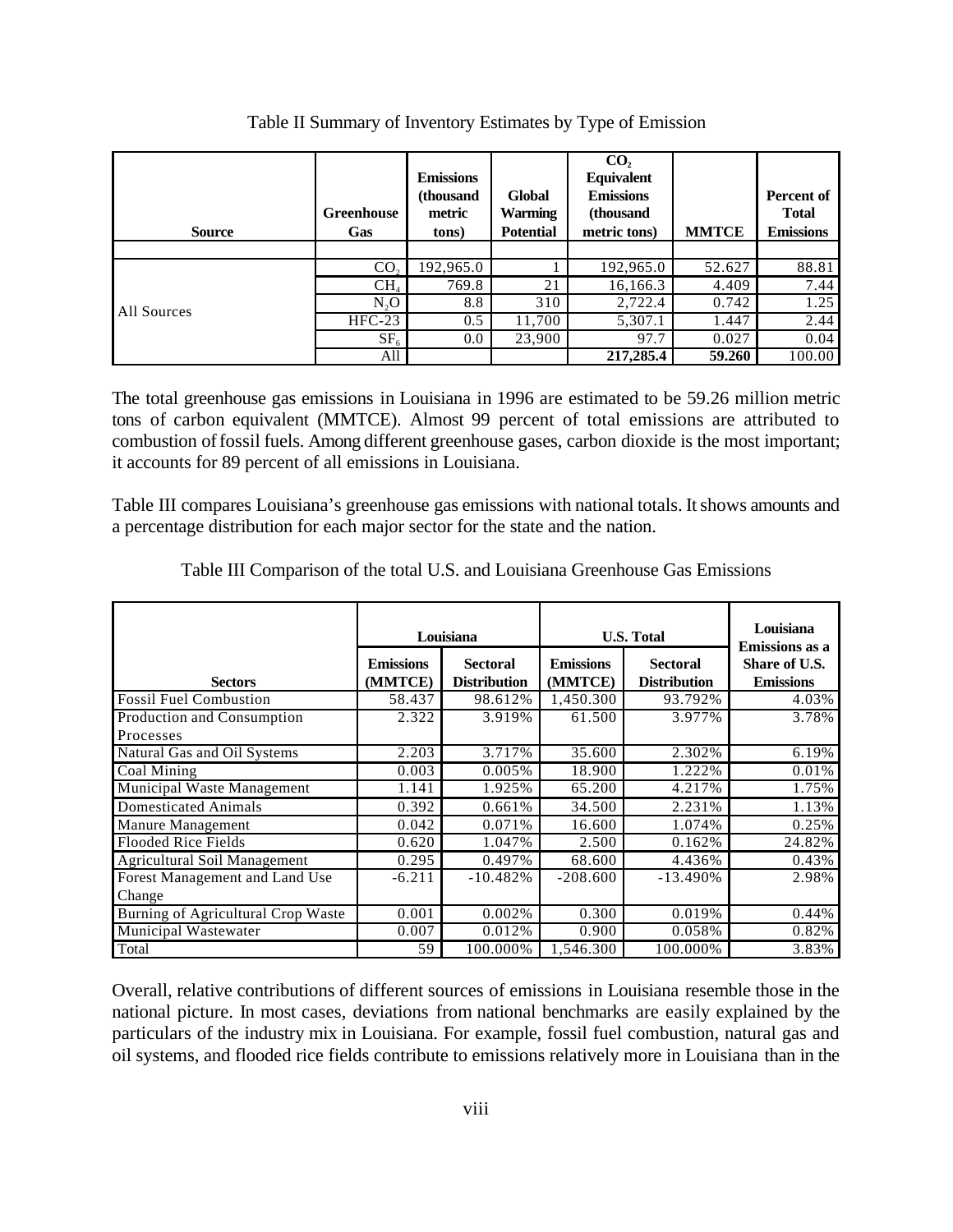nation; however, given the fact that Louisiana is prominent nationally in the chemical industry, oil and gas production, and rice cultivation, these results are neither surprising nor alarming. Another way of comparing Louisiana emissions to the U.S. emissions is through looking at the share of Louisiana emissions in the total U.S. greenhouse gas emissions. Louisiana accounts for 3.8 percent of the national emissions; this is somewhat higher that its "share" based on the proportion of population or gross domestic product attributable to Louisiana which are measured respectively at 1.7 and 1.5 percent of the U.S. total. Again, this result is a function of the state's industry mix, but Louisiana's share of the nation's greenhouse gas emissions is well more than twice its share of the nation's population and output.

Table IV lists shares for greenhouse gas emissions, population, and Gross State Product for states with completed greenhouse gas inventories. In order to compare emissions "performance" by different states, we constructed ratios of the state's share of emissions to the state's share of Gross Domestic Product and the state's share of emissions to the state's share of the U.S. population. Results are presented in Figure I. A low (below 1) value of the ratio indicates that a state's greenhouse gas emissions are smaller than one might expect, based on the state's contribution to the U.S. Gross Domestic Product or its share in population. A high (above 1) value of the ratio indicates that a state's emissions are greater than expected. According to Figure I, Louisiana, New Mexico, Mississippi, Alabama, Utah, and Kansas form a group of states with emission shares well above the expected range. This analysis rests upon the assumption that greenhouse gas emissions depend on the levels of GDP and population; however, further research is required to determine if that assumption is valid and whether these are appropriate standardization variables.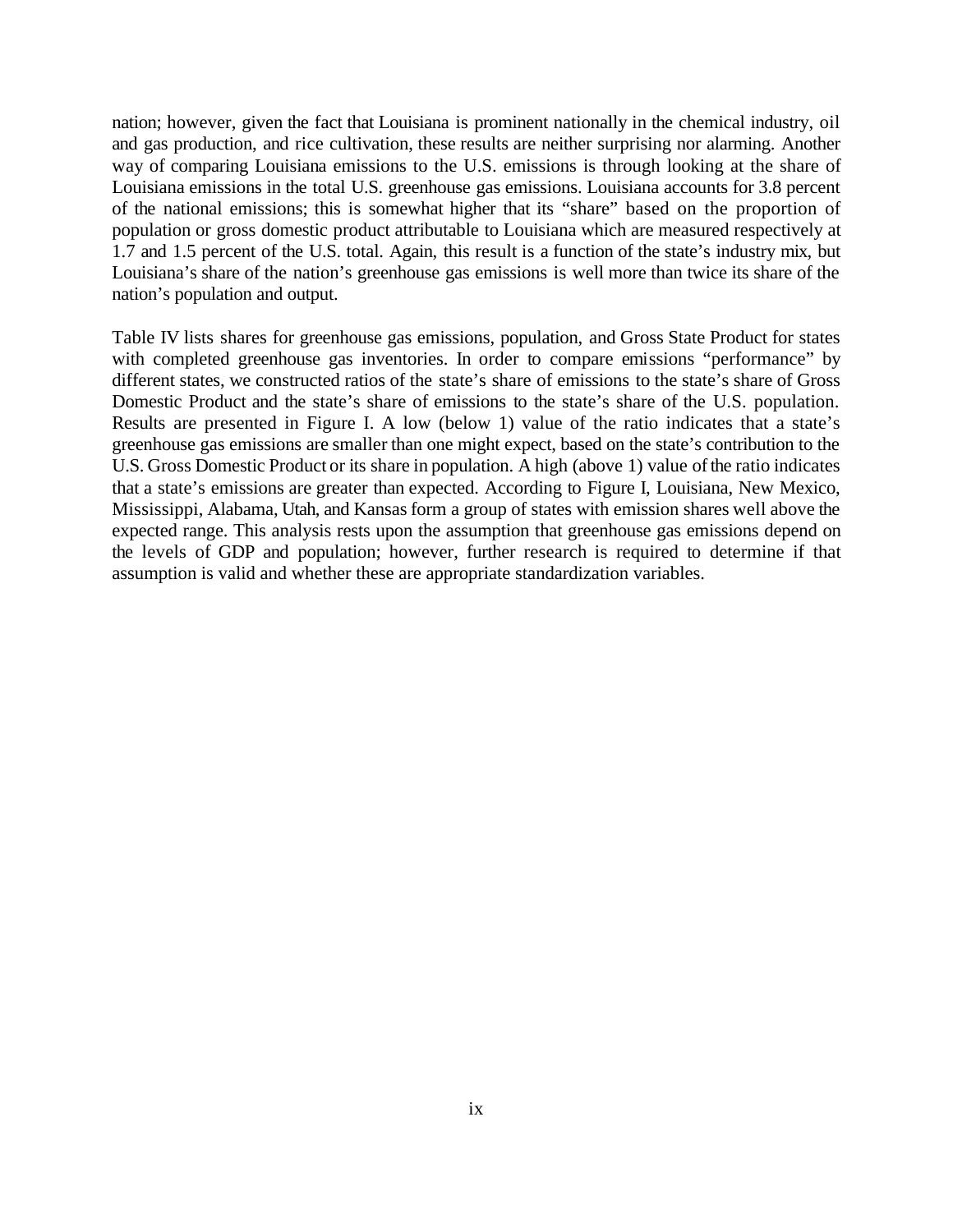|                      | <b>Inventory</b> | <b>Population</b>        | <b>Gross State</b>             | <b>Emissions</b> |                   | Share of the U.S. Total (%) |            |  |  |
|----------------------|------------------|--------------------------|--------------------------------|------------------|-------------------|-----------------------------|------------|--|--|
| <b>State</b>         | Year             | (millions)               | <b>Product</b><br>(billion \$) | (MMTCE)          | <b>Emissions</b>  | Population                  | <b>GSP</b> |  |  |
| California           | 1990             | 29.8                     | 794.4                          | 114.5            | 8.67              | 13.16                       | 14.03      |  |  |
| Pennsylvania         | 1990             | 11.9                     | 245.4                          | 76               | 5.75              | 5.25                        | 4.33       |  |  |
| New York             | 1990             | 18                       | 497.5                          | 73.7             | 5.58              | 7.95                        | 8.79       |  |  |
| Illinois             | 1992             | 11.4                     | 273.4                          | 66.1             | 5.00              | 5.03                        | 4.83       |  |  |
| Louisiana            | 1996             | 4.4                      | 117.6                          | 59.3             | 3.83              | 1.67                        | 1.54       |  |  |
| Georgia              | 1990             | 6.5                      | 140.1                          | 40.3             | 3.05              | 2.87                        | 2.47       |  |  |
| New Jersey           | 1990             | 7.7                      | 214.8                          | 35.1             | 2.66              | 3.40                        | 3.79       |  |  |
| Alabama              | 1990             | $\overline{\mathcal{L}}$ | 71.1                           | 33.3             | 2.52              | 1.77                        | 1.26       |  |  |
| North Carolina       | 1990             | 6.6                      | 143.5                          | 31.3             | 2.37              | 2.91                        | 2.53       |  |  |
| Missouri             | 1990             | $\overline{5.1}$         | 104.1                          | 29.9             | 2.26              | 2.25                        | 1.84       |  |  |
| Virginia             | 1990             | 6.2                      | 148                            | 29.2             | 2.21              | 2.74                        | 2.61       |  |  |
| Tennessee            | 1990             | 4.9                      | 94.2                           | 29.1             | 2.20              | 2.16                        | 1.66       |  |  |
| Wisconsin            | 1990             | 4.9                      | 99.3                           | 26.7             | $\overline{2.02}$ | 2.16                        | 1.75       |  |  |
| Mississippi          | 1992             | 2.6                      | 38                             | 25.1             | 1.90              | 1.15                        | 0.67       |  |  |
| Minnesota            | 1990             | 4.4                      | 99.6                           | 22.1             | 1.67              | 1.94                        | 1.76       |  |  |
| Kansas               | 1990             | 2.5                      | 51.2                           | 20.8             | 1.57              | 1.10                        | 0.90       |  |  |
| Kentucky             | 1990             | 3.7                      | 67.4                           | 20.8             | 1.57              | 1.63                        | 1.19       |  |  |
| Maryland             | 1990             | $4.\overline{8}$         | 113.9                          | 20.5             | 1.55              | 2.12                        | 2.01       |  |  |
| Iowa                 | 1990             | 2.8                      | 54.9                           | 17               | 1.29              | 1.24                        | 0.97       |  |  |
| Utah                 | 1990             | 1.7                      | 31.1                           | 16.9             | 1.28              | 0.75                        | 0.55       |  |  |
| Washington           | 1990             | 4.9                      | 114.2                          | 16.7             | 1.26              | 2.16                        | 2.02       |  |  |
| New Mexico           | 1990             | $\overline{1.5}$         | 26.6                           | 16.2             | 1.23              | 0.66                        | 0.47       |  |  |
| Oregon               | 1990             | 2.8                      | 57                             | 15.1             | 1.14              | 1.24                        | 1.01       |  |  |
| Maine                | 1990             | 1.2                      | 23.2                           | 4.6              | 0.35              | 0.53                        | 0.41       |  |  |
| Delaware             | 1990             | 0.7                      | 20.9                           | 4.3              | 0.33              | 0.31                        | 0.37       |  |  |
| Montana              | 1990             | $\overline{0.8}$         | 13.3                           | 4.1              | 0.31              | 0.35                        | 0.23       |  |  |
| Hawaii               | 1990             | 1.1                      | 32.5                           | 3.8              | 0.29              | 0.49                        | 0.57       |  |  |
| Colorado             | 1990             | 3.3                      | 74.3                           | 3.5              | 0.26              | 1.46                        | 1.31       |  |  |
| <b>New Hampshire</b> | 1990             | 1.1                      | 23.8                           | 3.1              | 0.23              | 0.49                        | 0.42       |  |  |
| Vermont              | 1990             | 0.6                      | 11.5                           | 2.1              | 0.16              | 0.26                        | 0.20       |  |  |
| <b>USA</b>           | 1990             | 226.5                    | 5,662                          | 1,321.2          |                   |                             |            |  |  |

# Table IV Greenhouse Gas Emissions, Population, and Gross State Product, Selected States and U.S. Total

Source: CES Inventory and EPA (http://yosemite.epa.gov/globalwarming)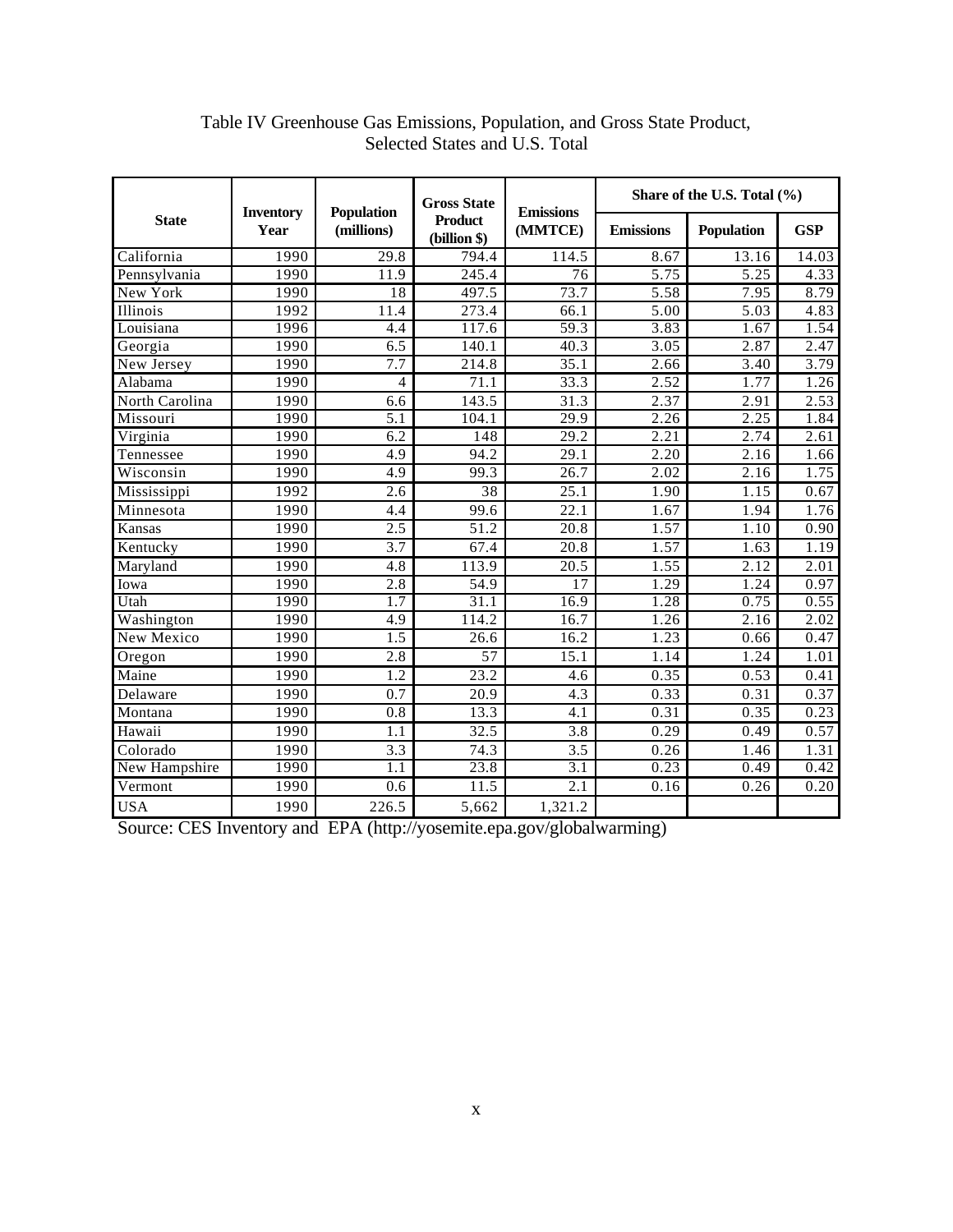

Figure I Share of Greenhouse Gas Emissions Standardized by Shares of Gross Domestic Product and Population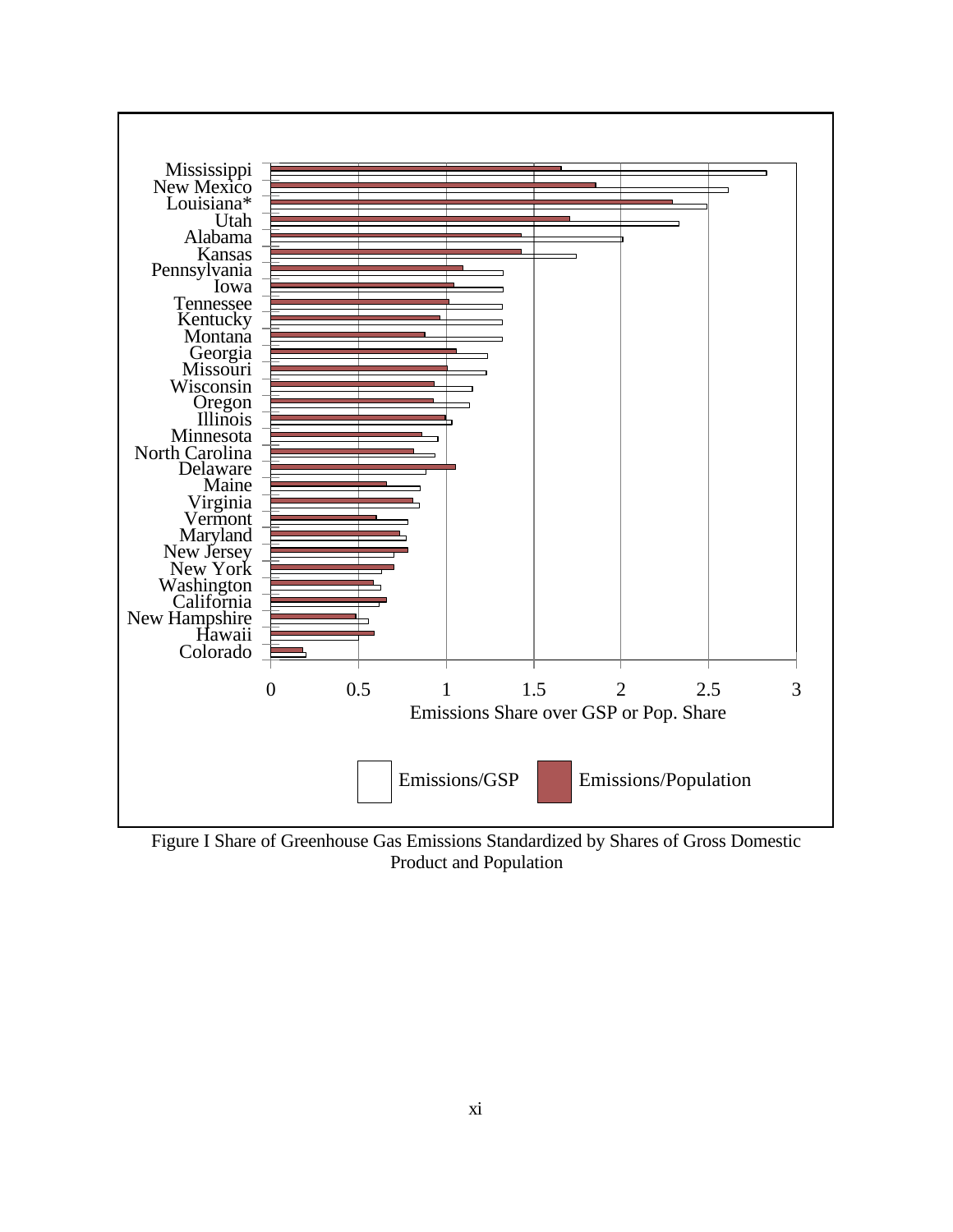# **Chapter One: Carbon Dioxide Emissions from Combustion of Fossil Fuels**

# **Overview**

The principal anthropogenic source of carbon dioxide is the combustion of fossil fuels. The purpose of this chapter is to quantify greenhouse gas emissions from the combustion of fossil fuels and biomass fuels of different sectors in the state of Louisiana for 1996. Fossil fuel consumption accounts for approximately three-quarters of the total anthropogenic emissions of carbon worldwide (EIA 1998). Carbon dioxide is emitted during the combustion of fossil fuels. The principal fossil fuels include coal, oil, natural gas, and gasoline.

# **Methodologies**

The methodologies used were taken from the *State Workbook* (1998a). Estimation proceeded in the following steps:

1. The amount of fuel consumed by fuel type and end-use sector was taken from *State Energy Data Report 1996* and *Annual Energy Review 1996*.

2. The total carbon content offuels consumed was taken from *State Workbook (1998a)*. This number was multiplied by the amount of fuel used to find the total carbon content.

3. The amount of carbon stored in products was subtracted from the total carbon content.

4. Adjustments were made for the amount not oxidized during combustion.

# **Data Source**

The information for this chapter was obtained from the Department of Energy and the Energy Information Administration's *State Energy Data Report 1996* and *Annual Energy Review 1996*.

#### **Results**

Results of the estimation are presented in Table 1.1 and Figure 1.1. According to Figure 1.1, the industrial sector accounts for 55 percent of all  $CO<sub>2</sub>$  emissions from combustion of fossil fuels. The next two largest sources of carbon dioxide were the transportation sector (27 percent) and electric utilities (15 percent). The combined share of residential and commercial sectors is fairly small–approximately 3 percent.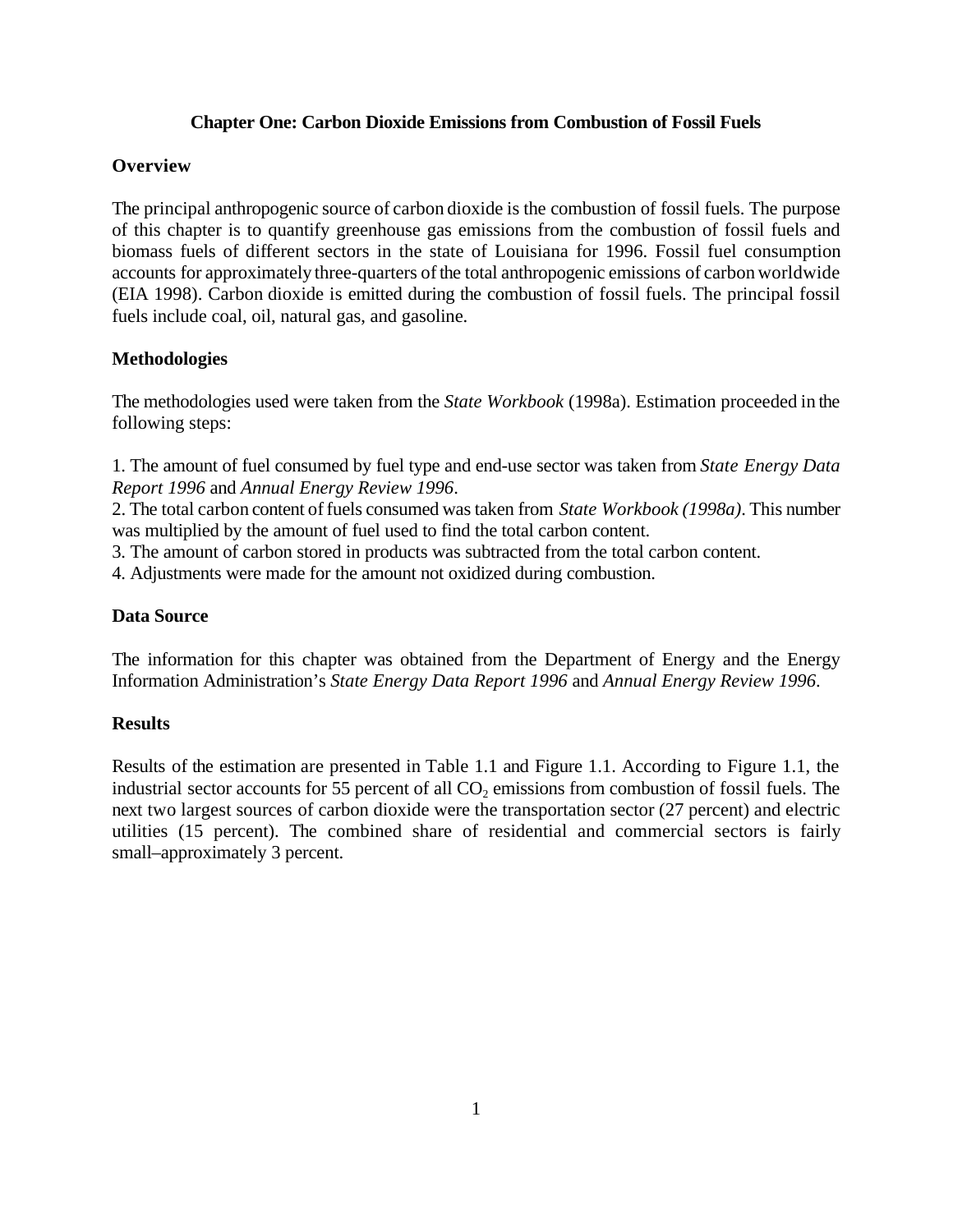|                                 |               | <b>Carbon Content</b> |                           |              |
|---------------------------------|---------------|-----------------------|---------------------------|--------------|
|                                 | Consumption   | (lb per Million       | CO <sub>2</sub> Emissions |              |
| <b>Sector/Fuel</b>              | (Million Btu) | BTU)                  | (metric tons)             | <b>MMTCE</b> |
| <b>Residential</b>              |               |                       |                           |              |
| Kerosene                        | 100,000       | 43.5                  | 7,163                     | 0.002        |
| LPG                             | 2,900,000     | 37.8                  | 180,496                   | 0.049        |
| Natural Gas                     | 59,100,000    | 31.9                  | 3,119,916                 | 0.851        |
| <b>Total Residential</b>        | 62,100,000    |                       | 3,307,574                 | 0.902        |
|                                 |               |                       |                           |              |
| <b>Commercial</b>               |               |                       |                           |              |
| Distillate Fuel Oil             | 700,000       | 44.0                  | 50,714                    | 0.014        |
| LPG                             | 500,000       | 37.8                  | 31,120                    | 0.008        |
| Motor Gasoline                  | 200,000       | 42.8                  | 14,095                    | 0.004        |
| <b>Bituminous Coal</b>          | 100,000       | 56.0                  | 9,221                     | 0.003        |
| Natural Gas                     | 26,900,000    | 31.9                  | 1,420,063                 | 0.387        |
| <b>Total Commercial</b>         | 28,400,000    |                       | 1,525,212                 | 0.416        |
|                                 |               |                       |                           |              |
| <b>Industrial</b>               |               |                       |                           |              |
| Distillate Fuel Oil             | 64,000,000    | 44.0                  | 4,636,705                 | 1.265        |
| Kerosene                        | 200,000       | 43.5                  | 14,325                    | 0.004        |
| <b>LPG</b>                      | 243,500,000   | 37.8                  | 7,362,369                 | 2.008        |
| Lubricants                      | 7,400,000     | 44.6                  | 271,715                   | 0.074        |
| Motor Gasoline                  | 4,100,000     | 42.8                  | 288,938                   | 0.079        |
| Other Petroleum                 | 511,100,000   | 44.0                  | 37,028,437                | 10.099       |
| Residual Fuel                   | 4,800,000     | 47.4                  | 374,625                   | 0.102        |
| Coal                            | 2,100,000     | 56.0                  | 193,635                   | 0.053        |
| Natural Gas                     | 1,317,900,000 | 31.9                  | 67,386,669                | 18.378       |
| <b>Total Industrial</b>         | 2,166,500,000 |                       | 117,557,418               | 32.061       |
|                                 |               |                       |                           |              |
| <b>Transportation</b>           |               |                       |                           |              |
| <b>Aviation Gasoline</b>        | 400,000       | 41.6                  | 27,399                    | 0.007        |
| Distillate Fuel                 | 163,000,000   | 44.0                  | 11,809,108                | 3.221        |
| Jet Fuel: Kerosene              | 164,600,000   | 43.5                  | 11,789,514                | 3.215        |
| <b>LPG</b>                      | 200,000       | 37.8                  | 12,448                    | 0.003        |
| Lubricants                      | 4,100,000     | 44.6                  | 301,089                   | 0.082        |
| <b>Motor Gasoline</b>           | 263,000,000   | 42.8                  | 18,534,306                | 5.055        |
| Residual Fuel                   | 163,000,000   | 47.4                  | 12,721,630                | 3.470        |
| Bituminous Coal                 | 770,000       | 56.0                  | 71,000                    | 0.019        |
| Natural Gas                     | 70,800,000    | 31.9                  | 3,737,564                 | 1.019        |
| <b>Total Transportation</b>     | 829,870,000   |                       | 59,004,059                | 16.092       |
| <b>Electric Utilities</b>       |               |                       |                           |              |
| Crude Oil                       | 3,100,000     | 44.7                  | 228,163                   | 0.062        |
| <b>Bituminous Coal</b>          | 203,500,000   | 56                    | 18,764,166                | 5.117        |
| Natural Gas                     | 263,000,000   | 31.9                  | 13,883,889                | 3.787        |
| <b>Total Electric Utilities</b> | 469,600,000   |                       | 32,876,218                | 8.966        |
|                                 |               |                       |                           |              |
| <b>All Sectors</b>              | 3,556,470,000 |                       | 214,270,481               | 58.437       |

Table 1.1 Emissions of Greenhouse Gases from Combustion of Fossil Fuels in Louisiana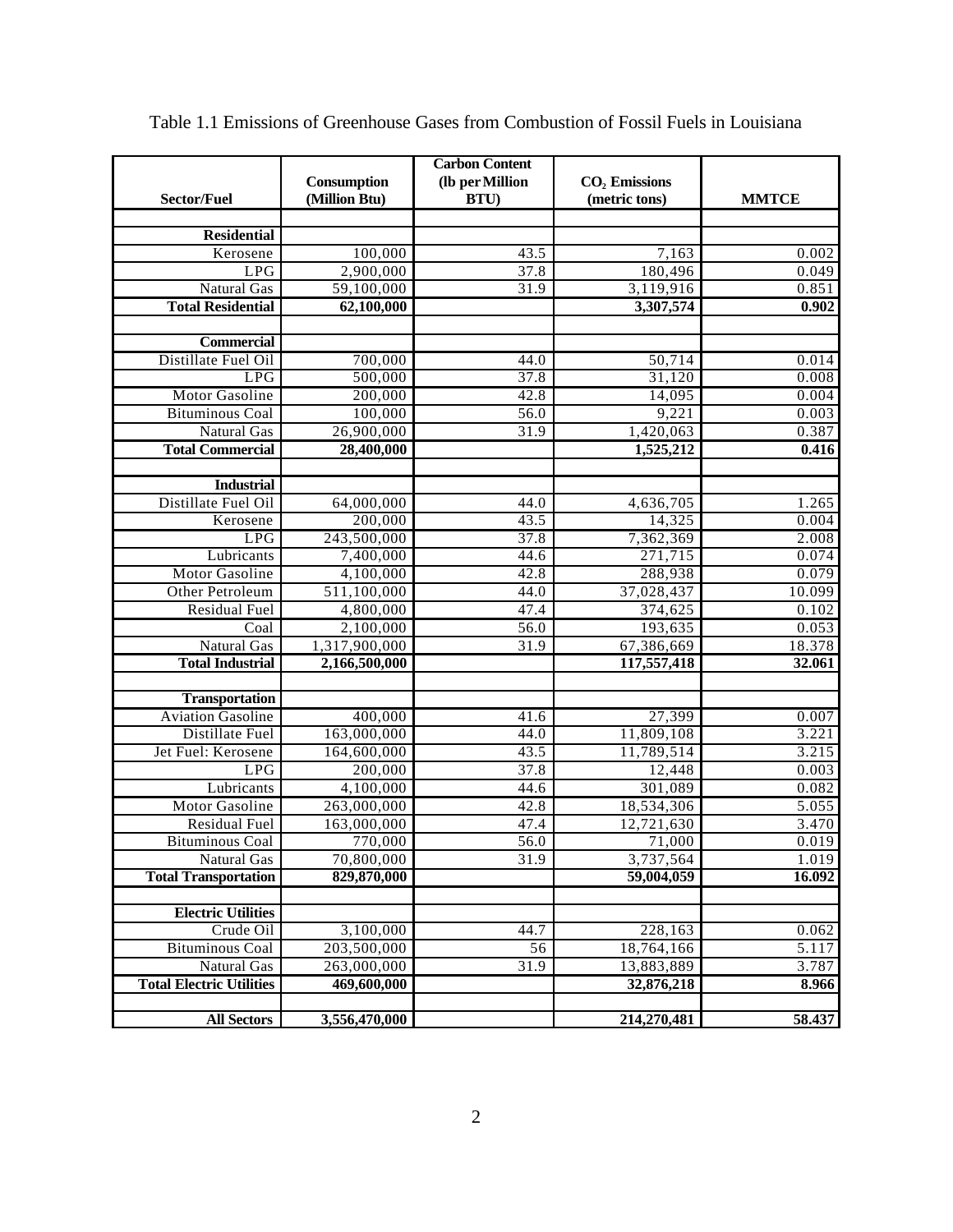

Figure 1.1 Sectoral Composition of CO2 Emissions from Fuel Combustion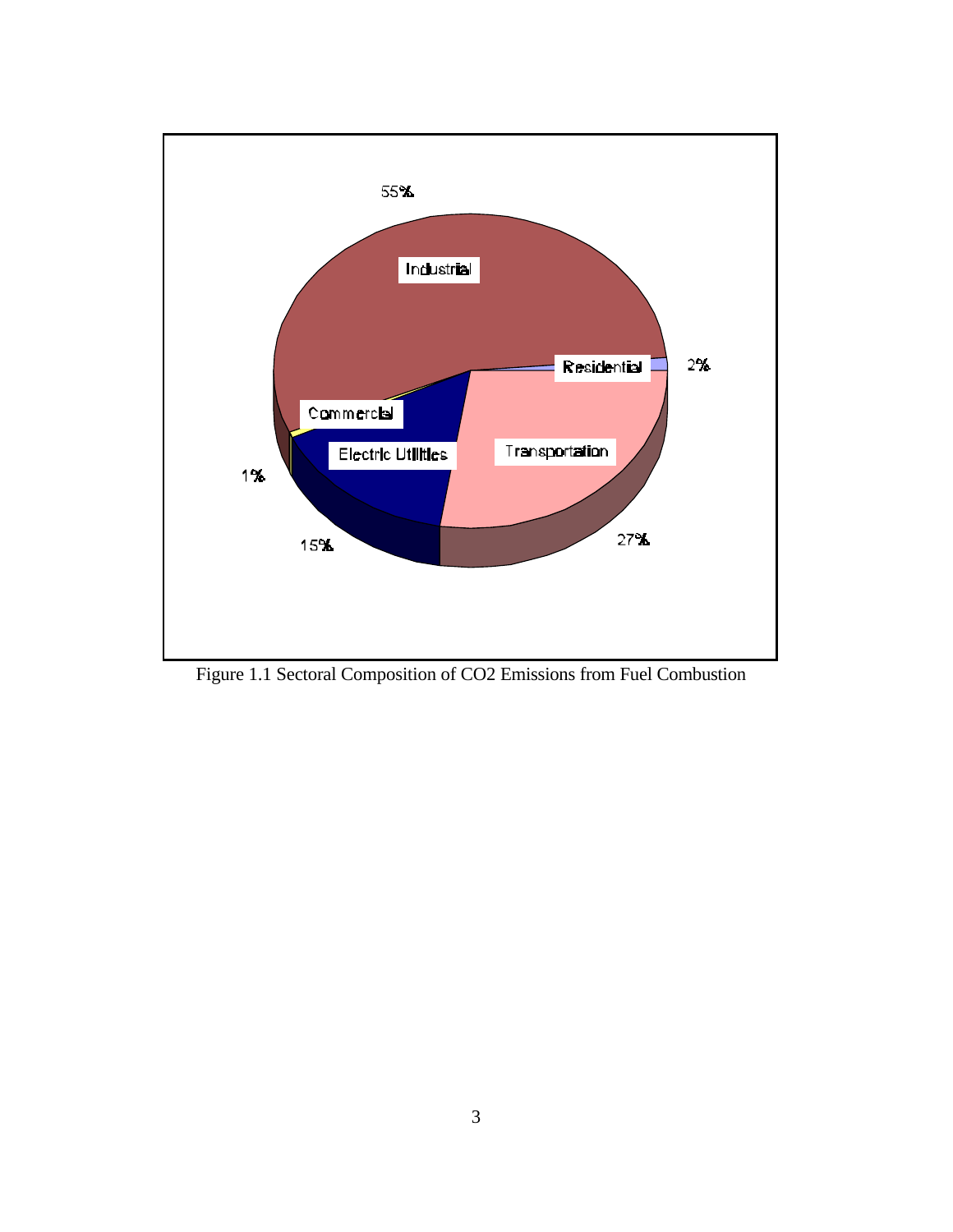# **Chapter Two: Emissions from Production and Consumption Processes**

# **Overview**

Emissions are produced as a by-product of various non-energy related production and consumption activities. Unlike the  $CO_2$  emissions from combustion of fuels (Chapter 1), these emissions are produced directly from the production or consumption process itself. In some industrial processes, raw materials are chemically transformed from one state to another. This transformation can result in the release of greenhouse gases such as carbon dioxide, nitrous oxide, hydrofluorocarbons, perfluorinated carbons, and sulfur hexafluoride. The production processes addressed in this section include the following:

- Nitric acid production
- Lime production
- Limestone use
- Soda ash consumption
- $\bullet$   $CO<sub>2</sub>$  production not elsewhere classified
- HCFC-22 production
- **•** Sulfur hexafluoride use in electrical power systems

Other production processes also release greenhouse gas emissions and are discussed in the *State Workbook* (1998a). We did not estimate emissions fromthese processes because either data was not available or these processes are not performed in Louisiana. These processes include the following:

- Clinker production
- Masonry cement production
- Adipic acid production
- Trona production
- Aluminum production

Hydrofluorocarbons (HFCs), perfluorocarbons (PFCs), and sulfur hexafluoride ( $SF<sub>6</sub>$ ) have extremely long life times. They will continue to accumulate in the atmosphere as long as emissions continue. Sulfur hexafluoride is the most potent greenhouse gas the Intergovernmental Panel on Climate Change (IPCC) has ever evaluated. The use of these substances is growing rapidly in part because they are the main substitute for ozone-depleting substances (EPA 1998b).

# **Methodologies**

The methodologies used were taken from the *State Workbook* (1998a). The methodology for each production process followed the general procedure of determining the "activity level" (i.e., production or consumption data) and the "emission factor" for the activity (i.e., emissions per unit production or consumption). The activity level was then multiplied by emissions factors to determine total emissions.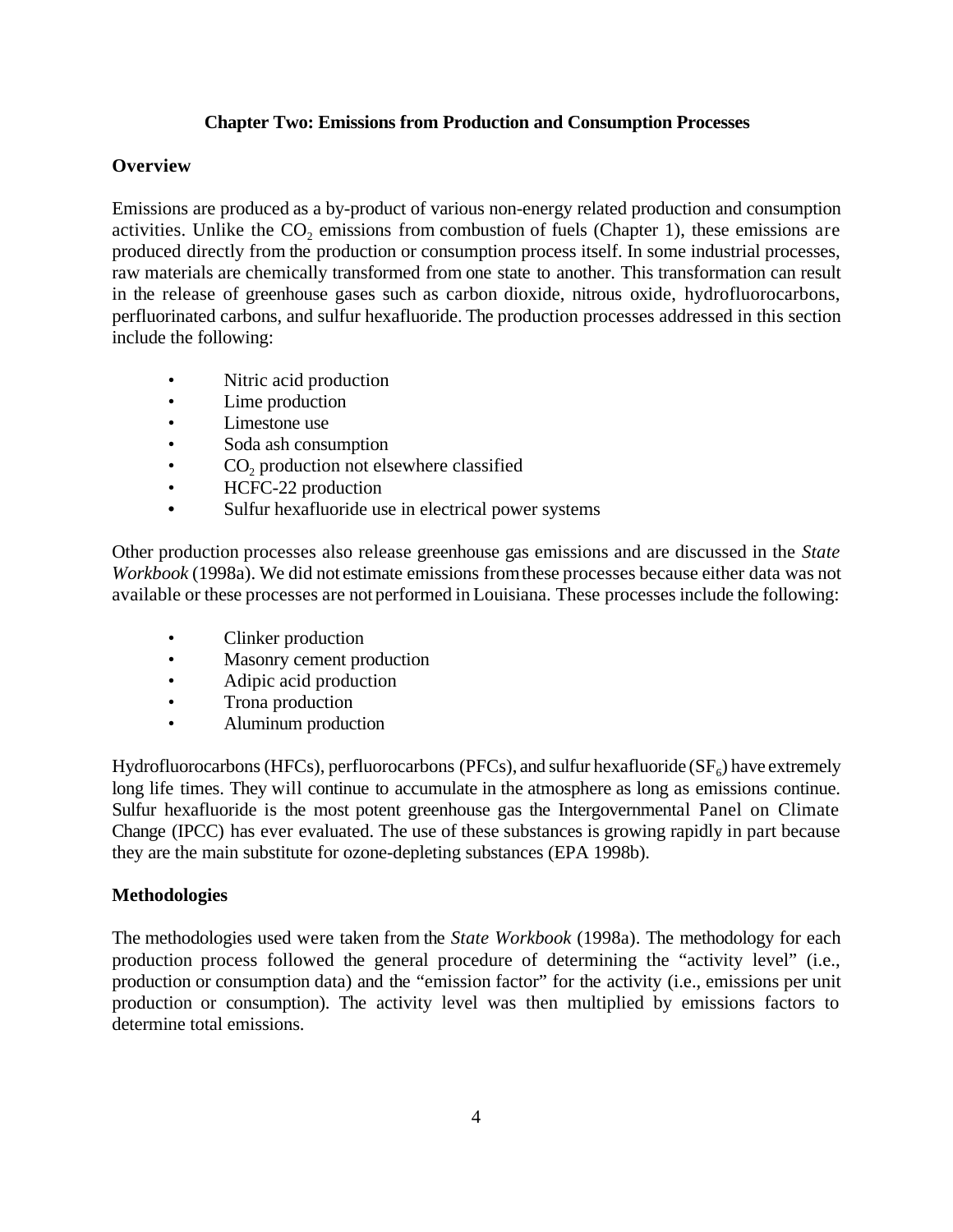# **Data Source**

The data for these estimates were obtained fromLouisiana Department of Economic Development's *LouisianaChemical andPetroleum Products Directory*,*Chemical Economics Handbook*, *Minerals Yearbook*, and surveys of private companies. The information is for 1997.

# **Results**

Results of the estimation are reported in Table 2.1 and Figure 2.1. Total amount of emissions from production and consumption processes is approximately 8.5 million metric tons of  $CO<sub>2</sub>$  equivalent or 2.23 MMTCE. According to Figure 2.1, production of HCFC-22 accounts for almost two-thirds of all greenhouse gas emissions from industrial production and consumption processes. The second most important source is limestone use, which accounts for 19 percent.

|                                   | Amount       |                 | <b>Emission</b> | CO <sub>2</sub> Equivalent<br><b>Emissions</b> |              |
|-----------------------------------|--------------|-----------------|-----------------|------------------------------------------------|--------------|
| <b>Industrial Process</b>         | (short tons) | <b>GHG</b>      | <b>Factor</b>   | (metric tons)                                  | <b>MMTCE</b> |
| Nitric Acid Production            | 1,075,000    | $N_2$ 0         | 0.0055          | 1,662,773                                      | 0.453        |
| Lime Production                   | 94,449       | CO <sub>2</sub> | 0.7850          | 67,262                                         | 0.018        |
| Limestone Use                     | 8,931,618    | CO <sub>2</sub> | 0.1200          | 972,325                                        | 0.265        |
| Soda Ash Consumption              | 1,500        | CO <sub>2</sub> | 0.4150          | 565                                            | 0.000        |
| CO <sub>2</sub> Production n.e.c. | 448,950      | CO <sub>2</sub> | 1.0000          | 407,285                                        | 0.111        |
| HCFC-22 Production                | 25,000       | $HFC-23$        | 0.0200          | 5,307,085                                      | 1.447        |
| $SF_{6}$ Use                      |              | SF <sub>6</sub> | 1.0000          | 97,677                                         | 0.027        |
| <b>Total</b>                      |              |                 |                 | 8,514,972                                      | 2.232        |

Table 2.1 Emissions of Greenhouse Gases from Industrial Processes in Louisiana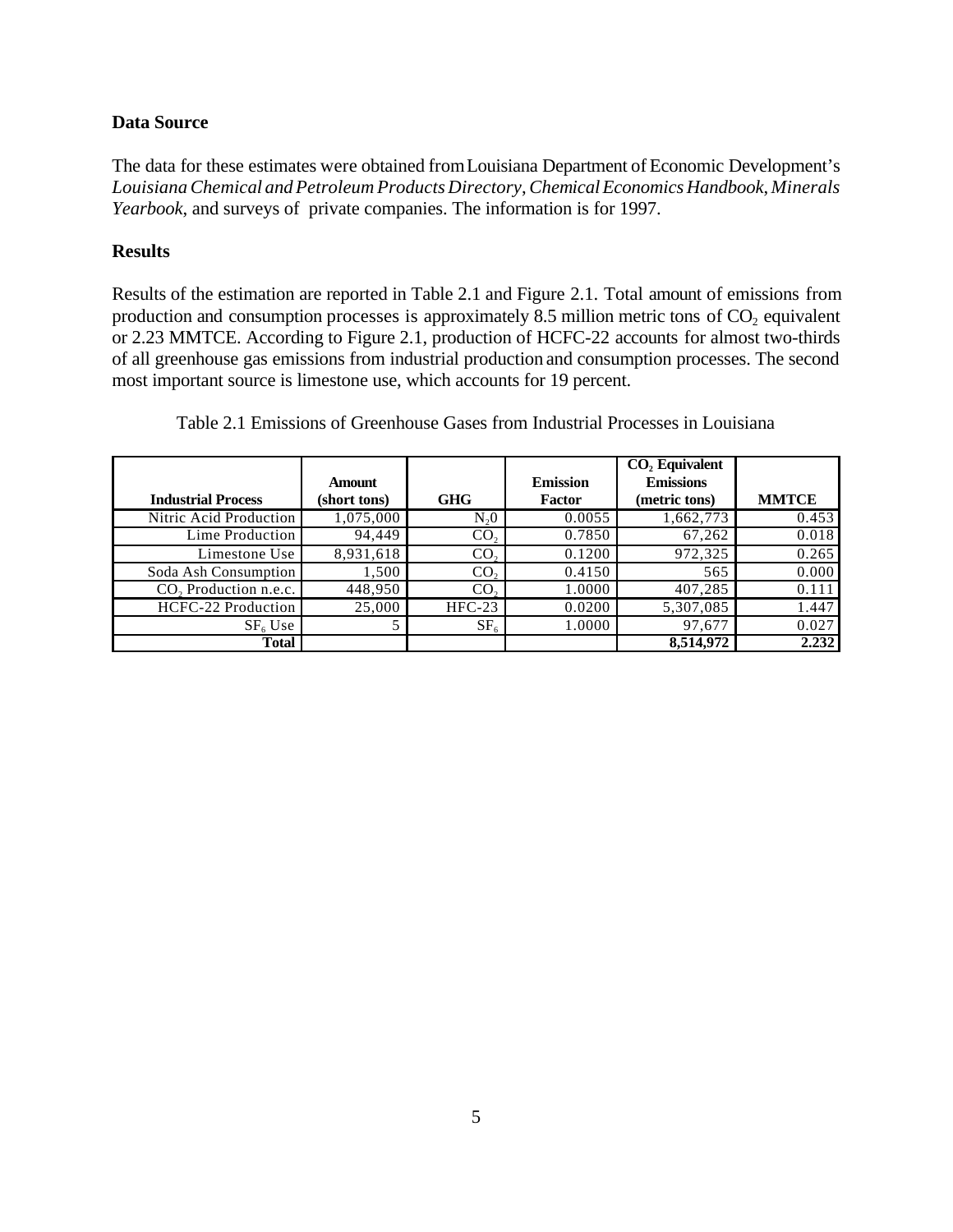

Processes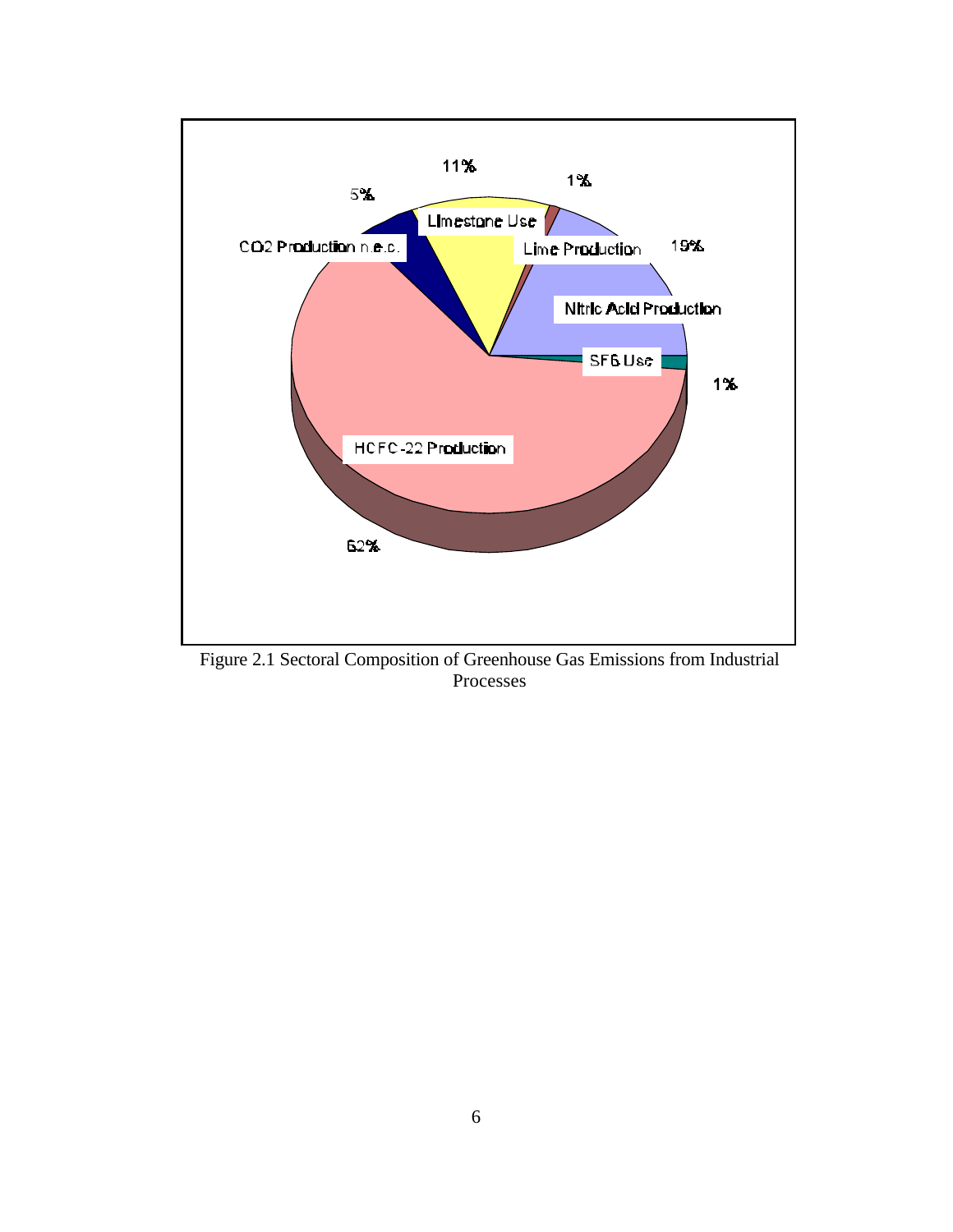# **Chapter Three: Methane Emissions from Natural Gas and Petroleum Systems**

#### **Overview**

Production and processing of natural gas and petroleum result in emissions of methane. Natural gas systems can be divided into four stages, with each stage having different emissions factors: field production, processing, transmissionand storage, and distribution. Petroleumsystems can be divided into five stages: field operations, crude oil storage, refining, tanker operations, and venting and flaring. In natural gas and petroleum systems, methane emissions occur as a result of (a) normal operations (e.g., emissions from turbine exhaust, bleed from pneumatic devices, waste gas streams, venting and flaring, and fugitive emissions;(b) routine maintenance; and (c) accidents (e.g., pressure relief systems)

# **Methodologies**

For this workbook the methodologies deviated fromthe third edition ofthe *State Workbook* (1998a). The methodologies used were taken from a draft form of a later edition of the *State Workbook (1998a)*. The following data were needed for emissions from natural gas systems:

- number of wells, broken down into associated and non-associated wells,
- number of offshore platforms in the Gulf of Mexico,
- number of miles of gathering pipeline,
- number of gas processing plants,
- number of miles of transmission pipelines,
- number of transmission and storage stations,
- number of miles of cast iron main pipeline,
- number of miles of unprotected steel main pipeline,
- number of miles of protected steel main pipeline,
- number of miles of plastic main pipeline,
- total number of services,
- number of unprotected steel services,
- number of protected steel services.

For some of these numbers, default numbers were used as outlined in the workbook. Numbers were multiplied by an emissions factor to produce the annual methane emissions. The annual methane emissions were then multiplied by 21 (the global warming potential of methane) and then by 12/44 (the ratio of the atomic weight of carbon to the molecular weight of  $CO<sub>2</sub>$ ) to obtain the amount of methane in units of MTCE. For the oil section the information needed was the amount of oil produced, refined, transported, and stored at oil facilities.

#### **Data Source**

The data needed for this chapter were obtained from the following sources: *Basic Petroleum Data Book*, MMS web site, *Gas Fact*, *Oil & Gas Journal*, *Natural Gas Annual*, *Louisiana Energy Facts*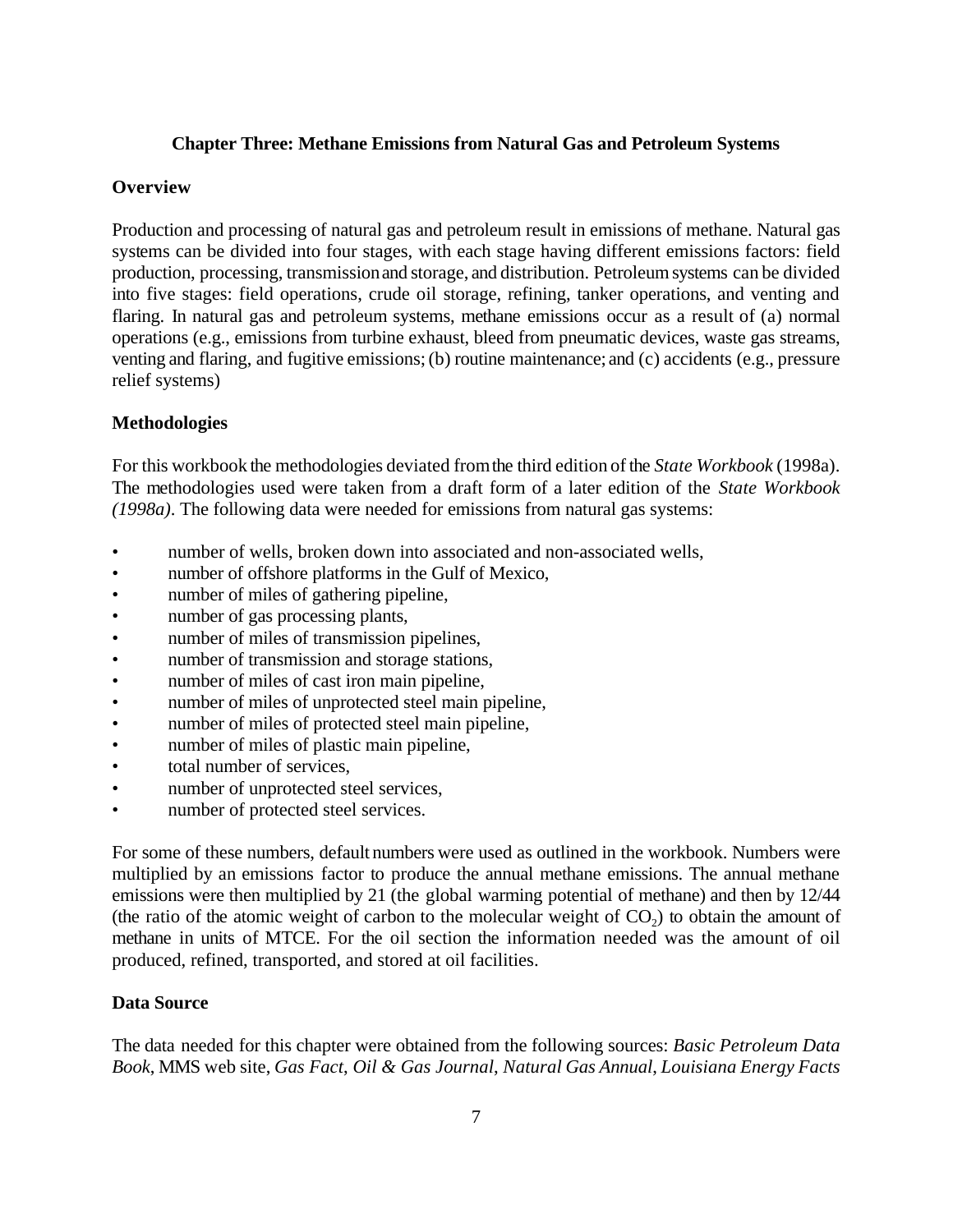*Annual*, *Louisiana Crude Oil Refinery Survey Report*, and *Strategic Petroleum Reserve Annual Report*.

# **Results**

Results of the estimation are presented in Table 3.1. Total greenhouse gas emissions in Louisiana from natural gas and petroleum systems was 8,077,544 metric tons of  $CO<sub>2</sub>$  equivalent or 2.20 MMTCE.

Table 3.1 Emissions of Greenhouse Gases from Natural Gas and Petroleum Systems In Louisiana

|                                   |                  |                 | <b>Methane</b><br><b>Emissions</b> | CO <sub>2</sub><br><b>Equivalent</b> |              |
|-----------------------------------|------------------|-----------------|------------------------------------|--------------------------------------|--------------|
|                                   | <b>Amount or</b> | <b>Emission</b> | (metric                            | <b>Emissions</b>                     |              |
| <b>Operations</b>                 | <b>Number</b>    | Factor          | tons)                              | (metric tons)                        | <b>MMTCE</b> |
| <b>Oil Operations</b>             |                  |                 |                                    |                                      |              |
| Oil production, barrels           | 468,172,092      | 0.0062          | 7,637                              | 160,367                              | 0.044        |
| Tankered oil, barrels             | 120,000,000      | 0.0017          | 537                                | 11,271                               | 0.003        |
| Oil refining, barrels             | 848,588,077      | 0.0017          | $\overline{3,795}$                 | 79,701                               | 0.022        |
| Oil storage, barrels              | 262,900,000      | 0.0003          | 207                                | 4,357                                | 0.001        |
|                                   |                  |                 |                                    |                                      |              |
| <b>Gas Production Emissions</b>   |                  |                 |                                    |                                      |              |
| Non-associated wells              | 15,295           | 2.5400          | 35,244                             | 740,121                              | 0.202        |
| Associated wells                  | 24,402           | 0.0200          | 443                                | 9,298                                | 0.003        |
| Offshore platforms                | 3,849            | 20.4000         | 71,233                             | 1,495,883                            | 0.408        |
| Gas gathering pipeline, miles     | 2,536            | 0.3700          | 938                                | 17,876                               | 0.005        |
|                                   |                  |                 |                                    |                                      |              |
| <b>Gas Processing Emissions</b>   |                  |                 |                                    |                                      |              |
| Processing plants                 | 72               | 948.0000        | 61,921                             | 1,300,350                            | 0.355        |
|                                   |                  |                 |                                    |                                      |              |
| <b>Gas Transmission Emissions</b> |                  |                 |                                    |                                      |              |
| Transmission pipelines, miles     | 25,709           | 0.6800          | 15,860                             | 333,053                              | 0.091        |
| <b>Transmission stations</b>      | 154              | 891.0000        | 124,166                            | 2,607,476                            | 0.711        |
| Storage stations                  | 35               | 914.0000        | 28,928                             | 607,478                              | 0.166        |
|                                   |                  |                 |                                    |                                      |              |
| <b>Gas Distribution Emissions</b> |                  |                 |                                    |                                      |              |
| Distribution pipelines, miles     | 21,820           | 0.7000          | 13,856                             | 290,986                              | 0.079        |
| Cast iron main pipelines, miles   | 1,440            | 4.6300          | 6,049                              | 127,028                              | 0.035        |
| Unprotected steel main            | 2,138            | 2.1600          | 4,190                              | 87,994                               | 0.024        |
| pipelines, miles                  |                  |                 |                                    |                                      |              |
| Protected steel main pipelines,   | 11,565           | 0.1100          | 1,154                              | 24,235                               | 0.007        |
| miles                             |                  |                 |                                    |                                      |              |
| Plastic main pipelines, miles     | 6,546            | 0.4200          | 2,494                              | 52,378                               | 0.014        |
| Services                          | 1,026,486        | 0.0140          | 13,037                             | 273,779                              | 0.075        |
| Unprotected steel services        | 123,178          | 0.0330          | 3,688                              | 77,440                               | 0.021        |
| Protected steel services          | 482,448          | 0.0035          | 1,532                              | 32,169                               | 0.009        |
|                                   |                  |                 |                                    |                                      |              |
| <b>Total</b>                      |                  |                 | 384,645                            | 8,077,544                            | 2,203        |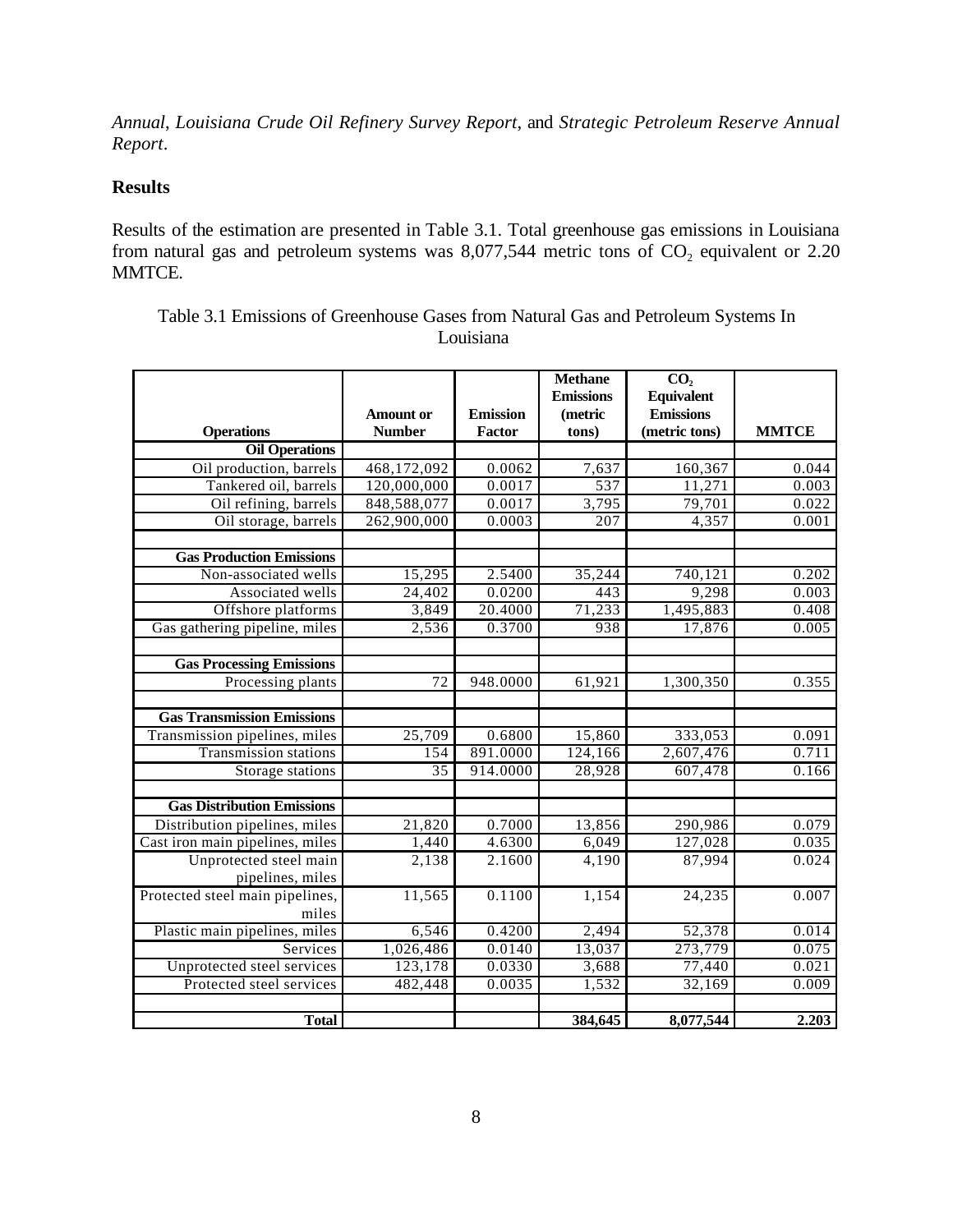

Petroleum Systems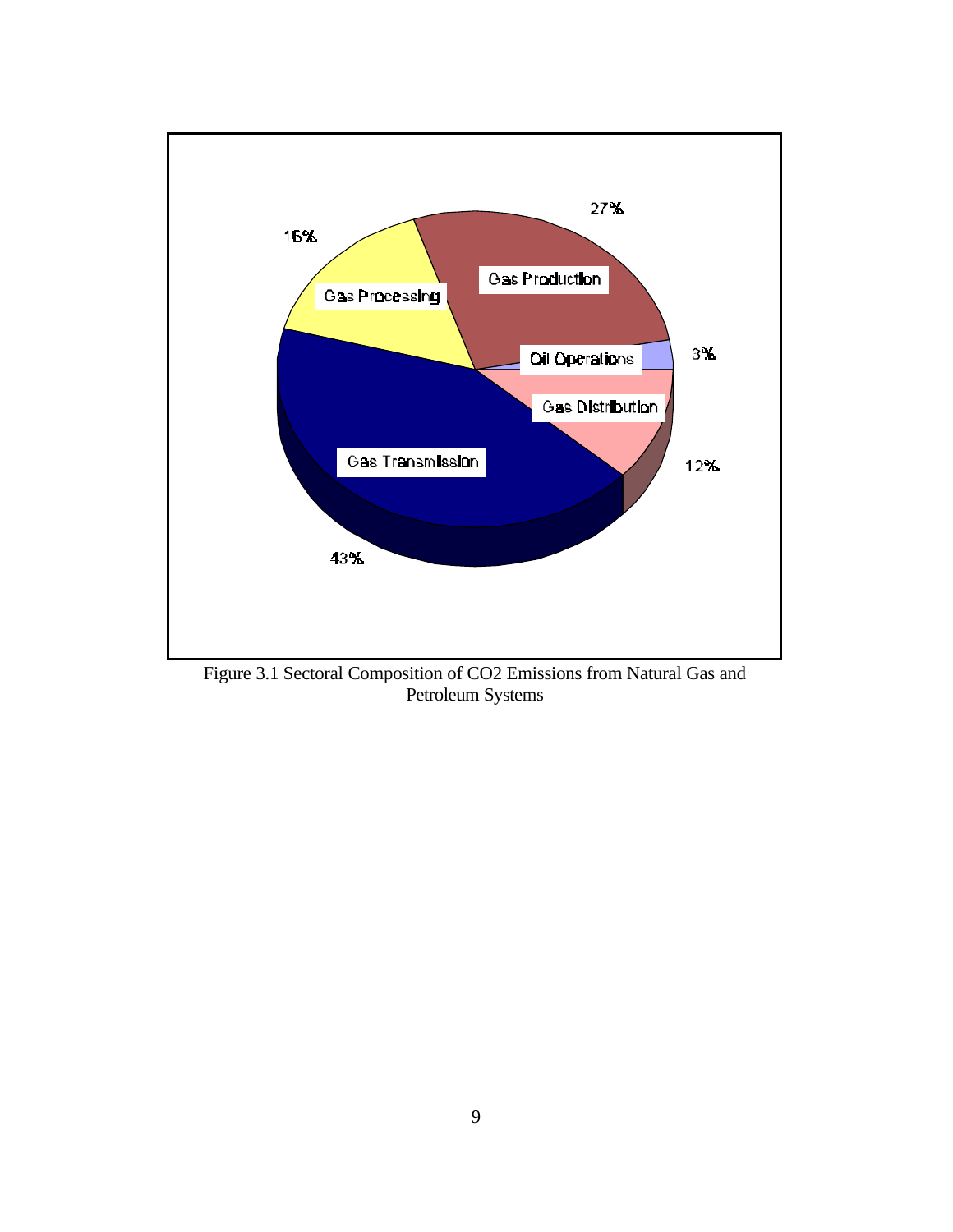#### **Chapter 4: Methane Emissions from Coal Mining**

#### **Overview**

The process of coal formation, normally referred to as coalification, produces not just coal but also methane and other byproducts. The process, which involves the conversion of vegetation into coal, is complex and occurs over millions of years. The amount of methane generated depends on the depth and rank of the coal (high coal ranks, such as bituminous, contain more methane than low coal ranks, such as lignite). The greater the depth of the coal, the higher the pressure, and thus the higher the amount of methane produced. Once generated, the methane is stored in the coal until the pressure on the coal is reduced through natural erosion, faulting, or mining.

#### **Methodologies**

The methodologies used were taken from the *State Workbook (1998a).* Louisiana has only several surface coal mines. The data required were annual coal production from surface mines and methane recovered. First the annual production of coal was multiplied by a high and a low emission coefficient to produce the amount of methane emitted into the atmosphere. The range of emission coefficients is due to the uncertainty associated with measuring methane emissions from surface mines. The amount of coal produced was multiplied by the emission coefficients to find post-mining emissions. The emissions from the surface mining and the post-mining were added to determine total methane emissions. The estimate of the total emissions was obtained by averaging the high and low totals. The total emissions estimate was then converted from million cubic feet to tons by multiplying by 20.66 tons per million cubic feet. The approach used to estimate the emissions assumes there was no methane recovery during mining and post-mining activities.

#### **Data Sources**

Data on the lignite surface mining came from Louisiana's Mineral Resource Office. Methane Emission Coefficients for Coal produced from Surface mines and from Post-mining were obtained from the EPA State Workbook: Methodologies for Estimating Greenhouse Gas Emissions.

#### **Results**

Production of coal in Louisiana is fairly small, it amounted in 1997 to only 3.5 million short tons. This level of production corresponds to 10,386 metric tons of  $CO<sub>2</sub>$  equivalent or 0.003 million metric tons of carbon equivalent (MMTCE).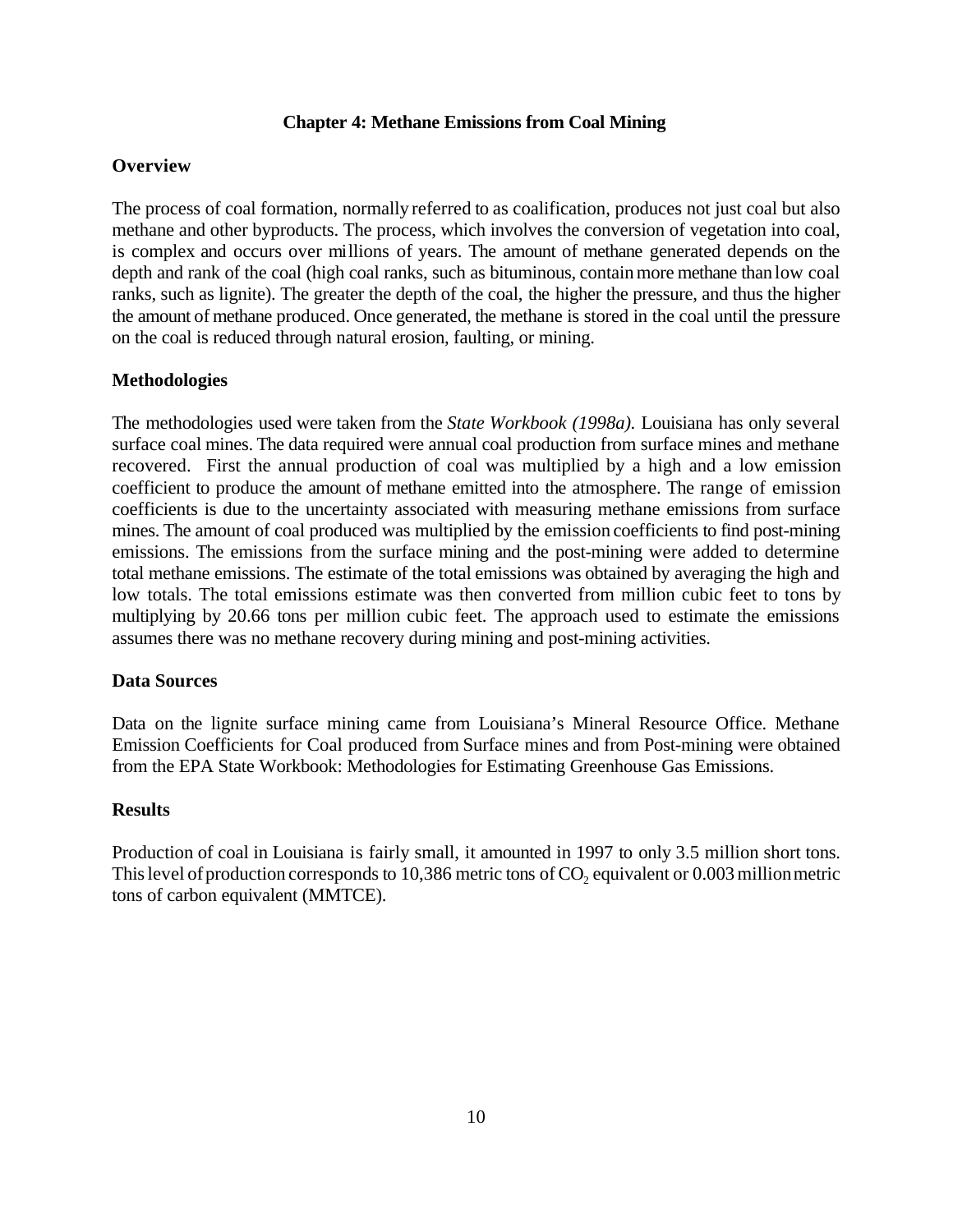# **Chapter Five: Emissions from Municipal Waste Management**

# **Overview**

Landfills are the largest anthropogenic source of methane emissions in the United States (*EPA* 1998b). Landfill gas, primarily methane  $(CH_4)$  and carbon dioxide  $(CO_2)$ , is produced as a result of the decomposition of organic waste in an anaerobic (without oxygen) environment. Most landfill gas is emitted directly to the atmosphere. However, at some landfills the gas is recovered and either flared or used as an energy source.

The major factors influencing the amount of CH<sub>4</sub> that is emitted from landfills are as follows (*EPA 1995*):

- composition of the waste
- moisture content of the waste
- pH of landfill leachate
- available nutrients in the waste
- the temperature of the waste
- the density and particle size of the waste

These factors affect either the presence of the required anaerobic environment or the ability of facultative bacteria to survive and multiply. Landfills with shredded waste that is moist, nutrient rich, tightly packed, and warm have a neutral pH and provide ideal conditions to create landfill gas.

Municipal solid waste (MSW) landfills are estimated to account for over 90 percent of all methane emissions from landfills in the U.S. (*EPA 1993*). Industrial landfills, which receive non-hazardous waste from factories, processing plants, and other manufacturing activities, account for the remainder of the landfill methane emissions.

# **Methodologies**

The methodologies used were taken from the *State Workbook* (1998a).

1. The amount of waste in place at municipal solid waste landfills was found.

Waste in Place (tons) = Current State Population \* Current Per Capita Waste generation rate per year (lbs/capita/yr) \* Portion of waste that is landfilled \* "30-year Multiplier for Waste in Place"/ 2,000 lbs/ton.

2. The fraction of waste in large landfills versus small landfills was found. Average Waste in Large Landfills = Waste in Place at Large Landfills/Number of Large Landfills

3. The amount of methane generated from small landfills was estimated. Methane Emissions from Small Landfills  $(f_t^3) = 0.35 *$  Waste in Place  $\pm 20\%$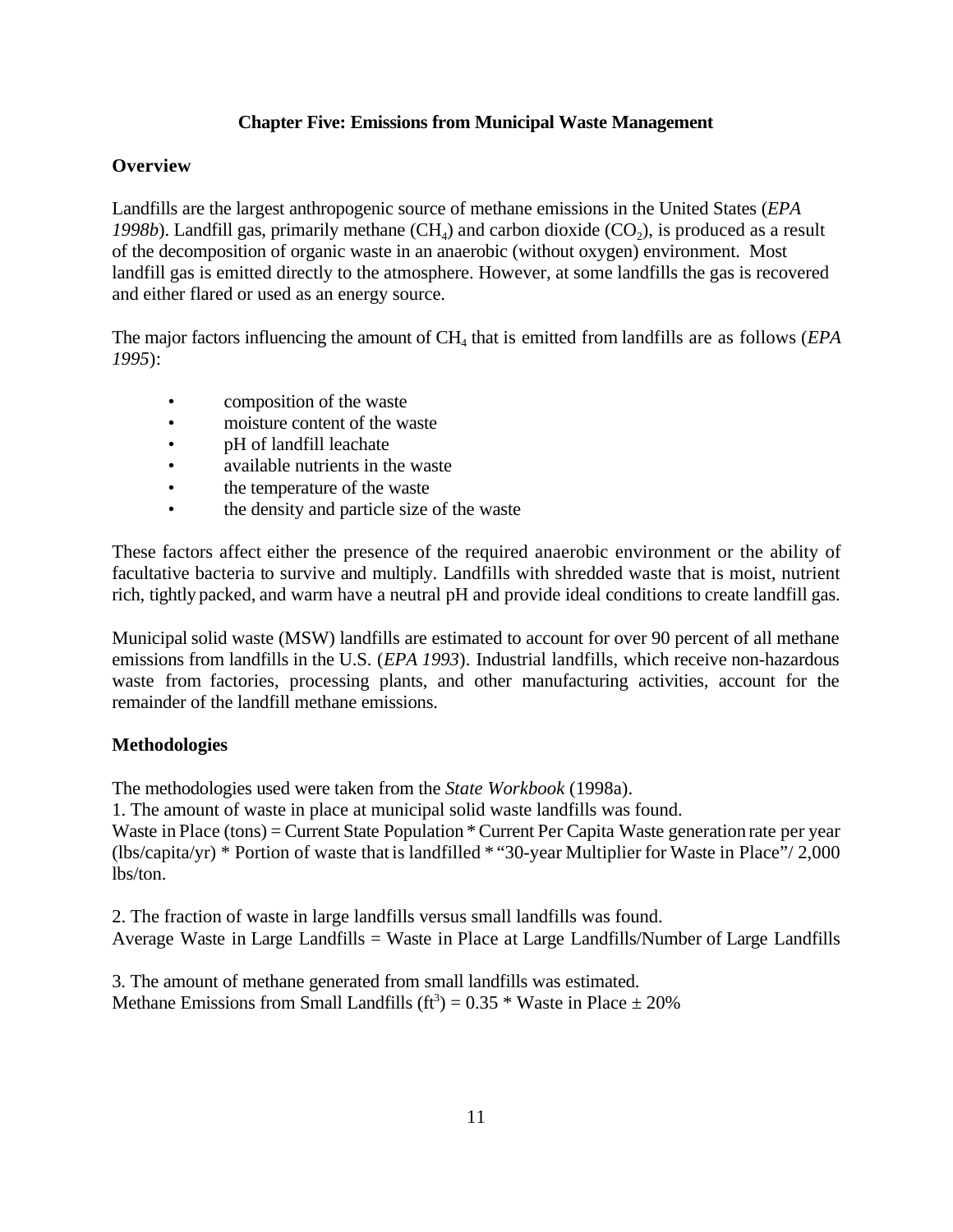4. The amount of methane generated from large landfills was estimated. Methane Emissions from Large Landfills  $(ft^3)$  = Number of Large Landfills\* (417,957 + 0.26 \* Waste in Place)  $\pm$  15%

5. The result was converted to tons of  $CH_4$  per year. Methane Emissions (tons) = Methane Emissions ( $ft<sup>3</sup>$ ) \* 0.0077

6. The amount of methane emitted from small and large landfills was found. Total Methane from Municipal Solid Waste Landfills = Methane Emissions from Small Landfills + Methane Emissions from Large Landfills

7. The amount of methane emissions from industrial landfills was calculated. Methane Emissions from Industrial Landfills  $= 7\%$  \* Total Methane Emissions from Municipal Solid Waste Landfills

8. The total amount of methane generated by municipal solid waste and industrial landfills was found.

Total Methane Emissions = Total Methane Emissions from Municipal Landfills + Total Methane Emissions from Industrial Landfills

9. Any methane flared or recovered was subtracted from the methane generated to give the preliminary net methane Emissions.

Preliminary Net Methane Emissions = Total Methane Generated – Methane Flared or Recovered

10. The result was adjusted for oxidation. Net Methane Emissions from Landfills = Preliminary Net Methane Emissions \* 90%

# **Data Source**

The data for this chapter were gathered from the Louisiana Department of Environmental Quality Solid Waste Division. Amount of methane flared or recovered came from interviewing individuals at each landfill in the state.

# **Results**

Results of the estimation and model assumptions are presented in Table 5.1. In 1996 the total amount of emitted methane was  $4,183,722$  metric tons of  $CO<sub>2</sub>$  equivalent or 1.14 MMTCE.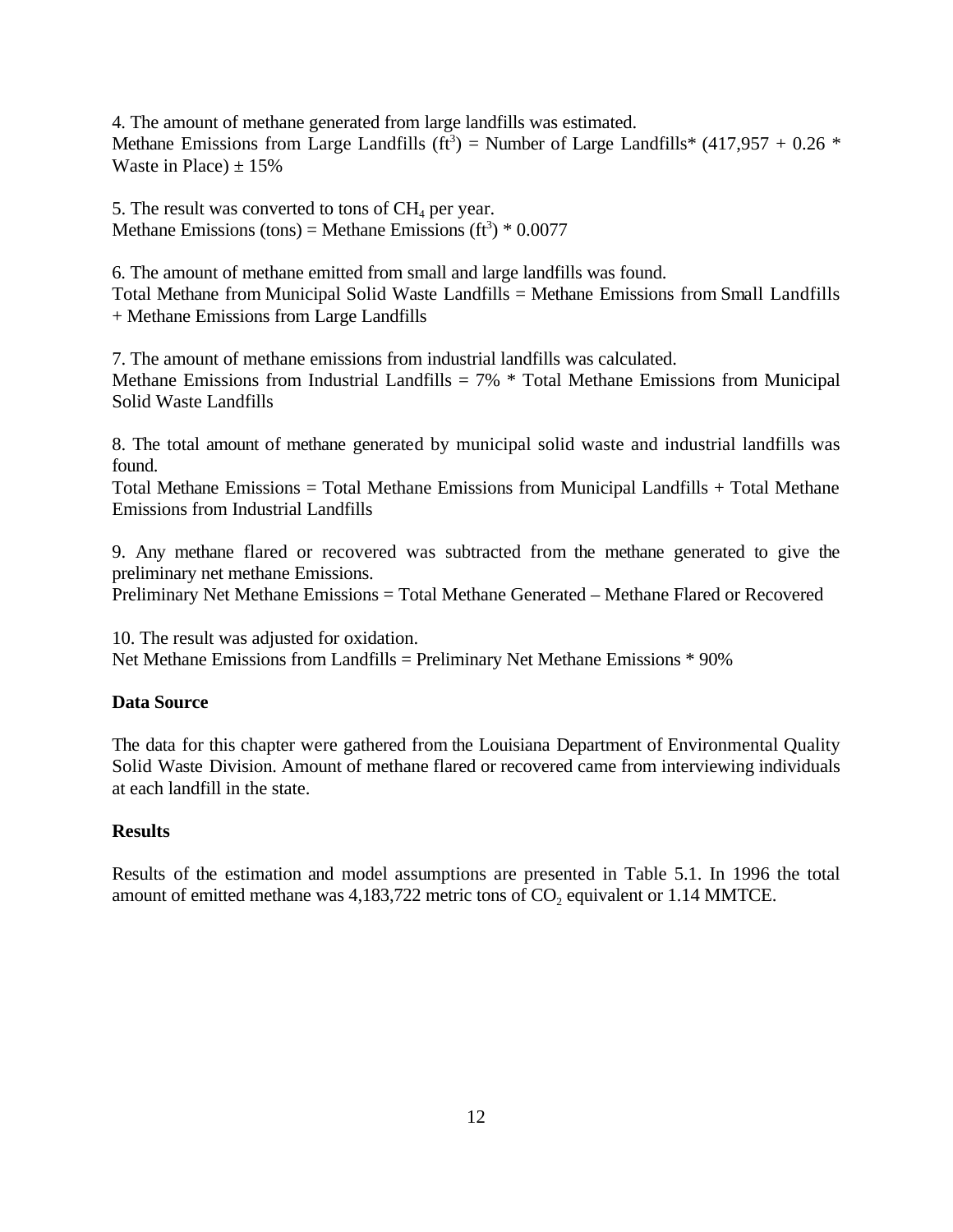| Current population                                                                             | 4,351,000          |
|------------------------------------------------------------------------------------------------|--------------------|
| Average annual population growth rate over last 30 years                                       | 1%                 |
| Per-capita waste generation rate per year(lb/capita/yr)                                        | 1642.5             |
| Portion of waste generated that is landfilled                                                  | 85%                |
| Estimated waste in place (tons)                                                                | 85,954,739         |
| Portion of waste generated that is landfilled                                                  | 85%                |
| Number of large landfills $(>1.1 \text{ mil tons})$                                            | 16                 |
| Fraction of waste in place in large $(>1.1 \text{ mil} \cdot \text{tons})$ landfills           | 73%                |
| Waste in place at small landfills (tons)                                                       | 23, 207, 780       |
| Waste in place at large landfills (tons)                                                       | 62,746,960         |
| Average amount of waste at large landfill (tons)                                               | 3,921,685          |
| Average annual rainfall (inches)                                                               | 64                 |
| Quantity of landfill gas that is flared or recovered for energy purposes (tons)                | 12,564             |
| Estimated methane generated from waste in place at small landfills (tons $CH4/year +/- 20%)$ ) | 62,545             |
| Estimated methane generated from waste in place at large landfills (tons $CH_4$ /year +/- 15%) | 177,240            |
| Sum of methane from municipal landfills (tons)                                                 | 239,785            |
| Estimated methane generated from industrial landfills (tons)                                   | 16,785             |
| Adjustment for Oxidation (10%)                                                                 | 90.00%             |
|                                                                                                |                    |
| Total Methane Emissions (tons)                                                                 | 219,606            |
| Total Methane Emissions (metric tons)                                                          | 199,225            |
| CO <sub>2</sub> equivalent Emissions (metric tons)                                             | 4,183,722          |
| $\overline{\text{MMTCE}}$                                                                      | $\overline{1.141}$ |

Table 5.1 Emissions of Greenhouse Gases from Municipal Waste Management in Louisiana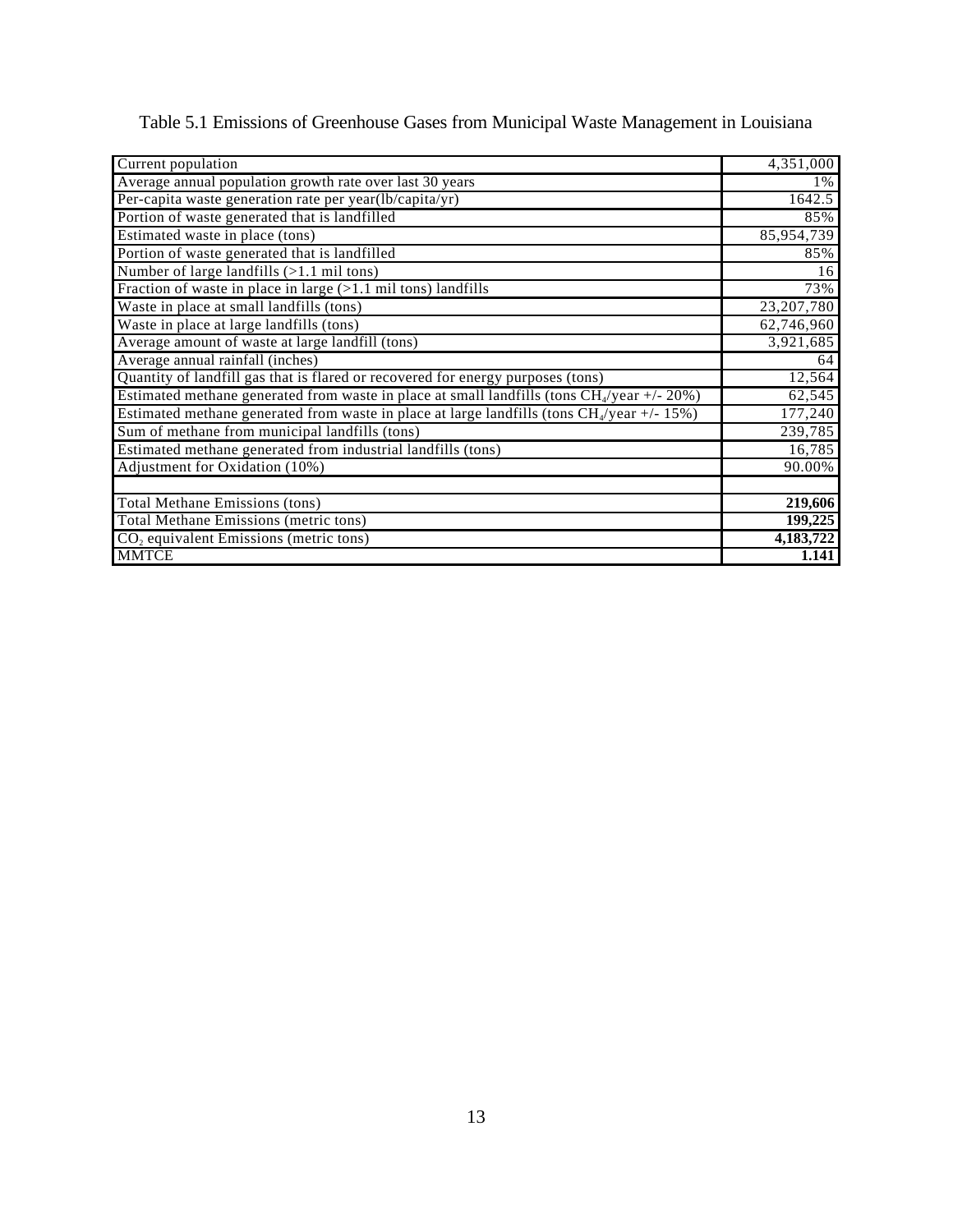#### **Chapter 6: Methane Emissions from Domesticated Animals**

# **Overview**

Animals emit methane through the digestion in a process called enteric fermentation. It involves the breaking up of food consumed by the animals by microbes resident in the particular animal. Ruminants, for example, cattle, sheep, and goats produce high amounts of methane because they have a large "fore-stomach" (rumen) where the methane is produced. Non- ruminants (animals without rumen) such as pigs and horses, on the other hand, produce less methane. Methane emissions from animals also depend on the quantity and type of the animal feed. Wild animals also emit methane, but it is not considered here.

# **Methodologies**

Calculating methane emissions from domestic animals in Louisiana involved collecting data on the population of the various types of domestic animals reared in the state. The animal population was multiplied by the regional emissions factor and methane emissions were thus obtained. The results were divided by 2,000 (lbs/ton) to convert into tons of methane. These were then converted to carbon and carbon dioxide equivalents.

## **Data Sources**

Cattle population data were obtained fromthe USDA. Data on goats, sheep, horses, and swine were obtained from the Agricultural Center at Louisiana State University.

#### **Results**

The results of the estimation of methane emissions from domesticated animals in Louisiana are presented in Table 6.1 and Figure 6.1. Total emissions from domesticated animals reach 0.39 MMTCE, with beef contributing approximately 80 percent.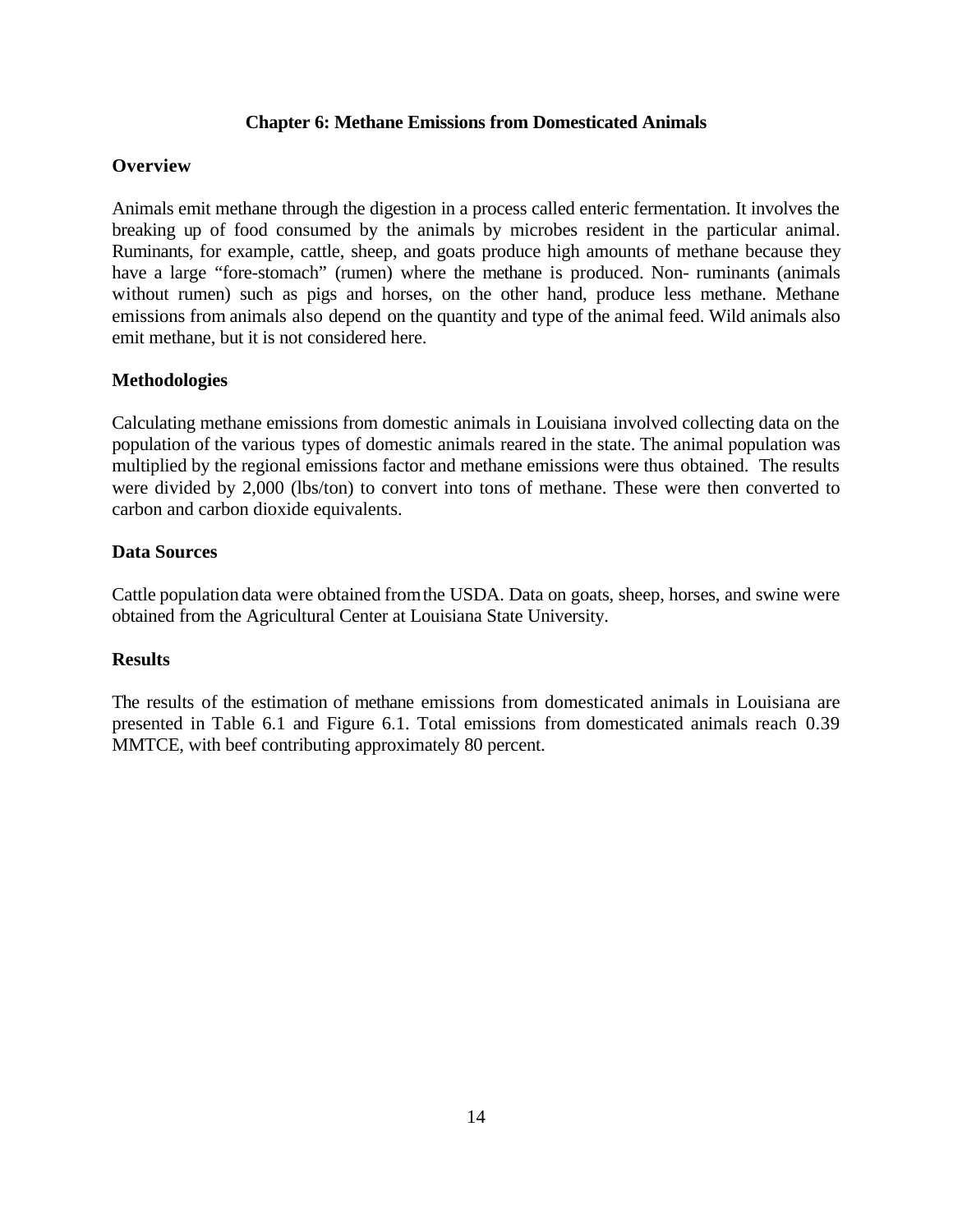|                                | <b>Annual</b>            |                 |                                      |              |
|--------------------------------|--------------------------|-----------------|--------------------------------------|--------------|
|                                | Average<br><b>Animal</b> | <b>Emission</b> | $CO2$ Equivalent<br><b>Emissions</b> |              |
| <b>Types of Cattle</b>         | <b>Population</b>        | <b>Factor</b>   | (metric tons)                        | <b>MMTCE</b> |
| <b>Dairy Cattle</b>            |                          |                 |                                      |              |
| Replacements 12-24 months      | 17,000                   | 135.70          | 21,974                               | 0.006        |
| <b>Mature Cows</b>             | 78,000                   | 257.70          | 191,469                              | 0.052        |
| <b>Total Dairy Cattle</b>      | 95,000                   |                 | 213,443                              | 0.058        |
|                                |                          |                 |                                      |              |
| <b>Beef Cattle</b>             |                          |                 |                                      |              |
| Replacements 0-12 months       | 198,000                  | 51.90           | 97,886                               | 0.027        |
| Replacements 12-24 months      | 97,000                   | 148.90          | 137,580                              | 0.038        |
| <b>Mature Cows</b>             | 547,000                  | 155.90          | 812,312                              | 0.222        |
| Weanling System Steers/Heifers | 27,000                   | 52.80           | 13,580                               | 0.004        |
| <b>Bulls</b>                   | 34,000                   | 220.00          | 71,251                               | 0.019        |
| <b>Total Beef Cattle</b>       | 903,000                  |                 | 1,132,609                            | 0.309        |
|                                |                          |                 |                                      |              |
| <b>Other Cattle</b>            |                          |                 |                                      |              |
| sheep                          | 16,000                   | 17.60           | 2,682                                | 0.001        |
| goats                          | 7,000                    | 11.00           | 726                                  | 0.000        |
| swine                          | 40,000                   | 3.30            | 1,257                                | 0.000        |
| horses                         | 225,000                  | 39.60           | 84,873                               | 0.023        |
| <b>Total Other Cattle</b>      | 288,000                  |                 | 89,538                               | 0.024        |
|                                |                          |                 |                                      |              |
| <b>All Cattle</b>              | 1,286,000                |                 | 1,435,591                            | 0.392        |

Table 6.1 Emissions of Greenhouse Gases from Domesticated Animals in Louisiana



Figure 6.1 Sectoral Composition of Methane Emissions from Domesticated Animals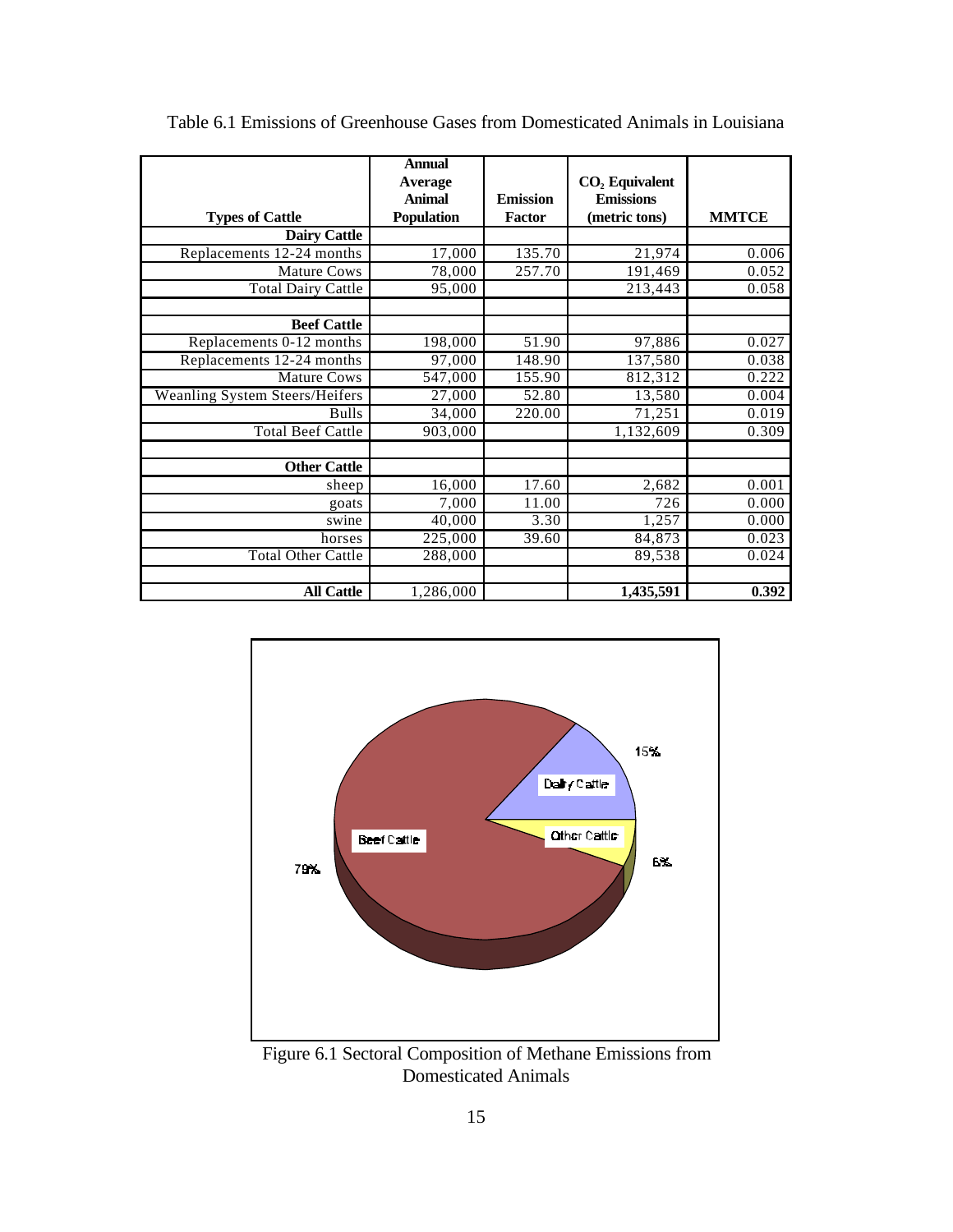#### **Chapter 7: Methane Emissions from Manure Management**

## **Overview**

When the organic material in animal manure decomposes in an anaerobic environment, methane is produced. The quantity of methane produced depends on the way the manure is stored and treated. Liquid systems, e.g., lagoons, ponds, tanks, or pits, produce more methane than solid manure deposited on pastures and rangelands. Higher temperatures and moist conditions also enhance the production of methane.

#### **Methodologies**

The methodology used to estimate methane emissions from manure management for Louisiana involves the following steps:

(1) determining the total number of animals by type within the state;

(2) determining the total manure produced from the animals;

(3) applying an emissions factor for each animal category based the manure management system used. The formula used is as follows:

$$
CH_4 = A_i * TAM_i * VS_i * Bo_i * MCF_j * WS_{i j}
$$

where,

| $CH_4$                  | is the annual methane released (lbs/yr)                                                                                                              |
|-------------------------|------------------------------------------------------------------------------------------------------------------------------------------------------|
| $A_i$                   | is the animal population of type $i$                                                                                                                 |
| $TAM_i$                 | is the typical animal mass (lbs/head) for type $i$                                                                                                   |
| VSi                     | is the average annual volatile solids production per unit of animal mass for<br>type $i$                                                             |
| $Bo_i$                  | is the maximum methane producing capacity per pound of VS for animal<br>type $i$                                                                     |
| $MCF_i$<br>$WS\%_{i,i}$ | is the methane conversion factor for manure management system $j(\%)$<br>is percent of animal type <i>i</i> manure managed in manure system $j$ (%). |
|                         |                                                                                                                                                      |

Table 7.1 shows the types of animals and the manure management system used.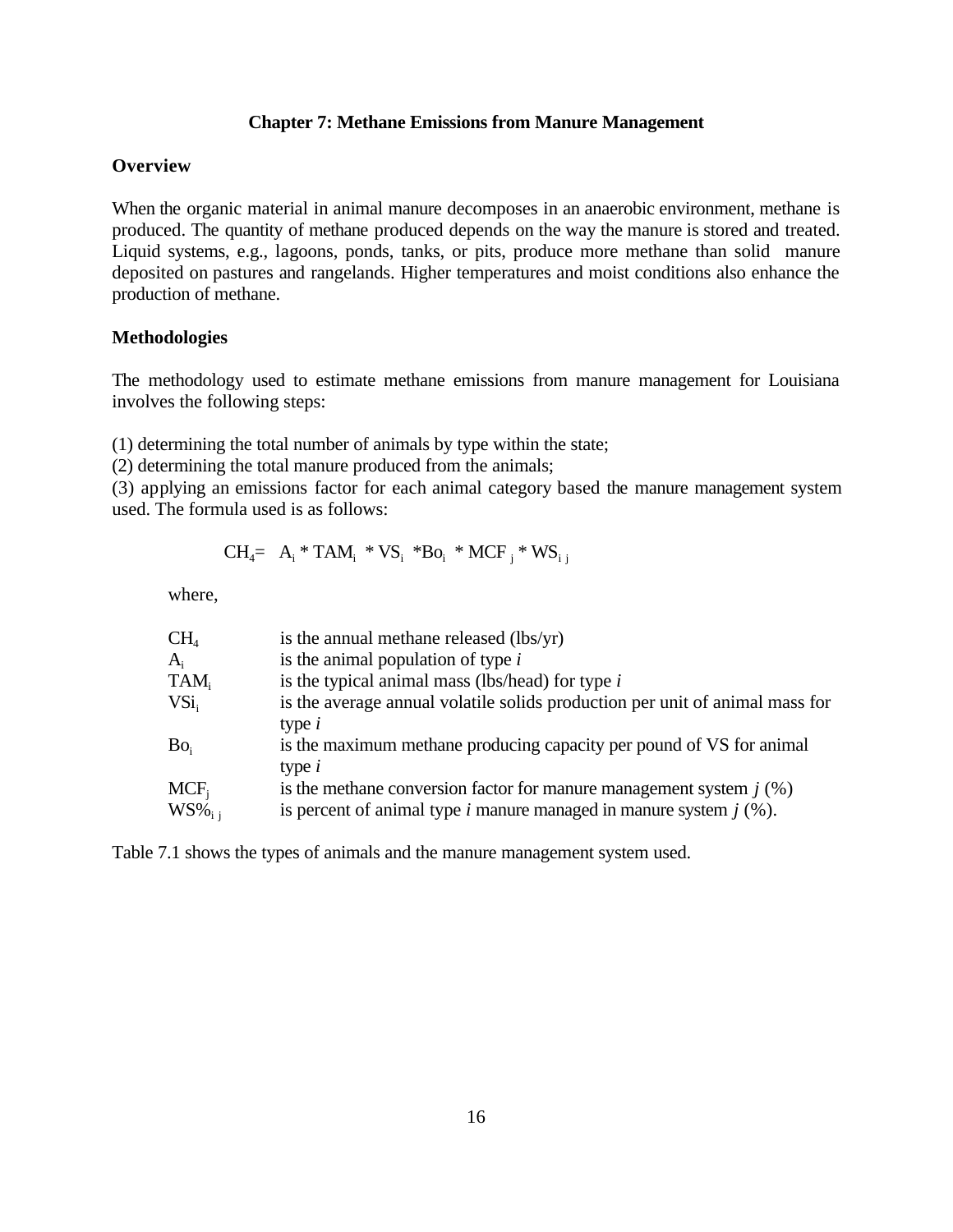| <b>Type of Animal</b>             | <b>Manure Management System</b> |
|-----------------------------------|---------------------------------|
| Dairy Cattle                      | Daily spread, anaerobic lagoon  |
| Non Dairy Cattle -steers, heifers | Pasture, range, dry lot         |
| Swine - Breeding                  | Anaerobic lagoon, dry lot       |
| Swine-Market                      | Anaerobic lagoon, dry lot       |
| Poultry-Layers                    | Anaerobic lagoon                |
| Sheep                             | Pasture, range                  |
| Goats                             | Pasture, range                  |
| Horses/Mules                      | Pasture, range, paddock         |

Table 7.1 Animal Types and Manure Management Systems Used in Louisiana

## **Data Sources**

Data were obtained from *Agricultural Statistics and Prices for Louisiana*, the Louisiana State University Agricultural Center, and the U.S. Department of Agriculture at the following web sites: www.nass.usda.gov/la/annbul2.htm and www.usda.gov/nass/pubs/agr97/acro97.htm

## **Results**

Results of the estimation are presented in Tables 7.2 and 7.3. Manure management systems in Louisiana emitted in 1997 7,300 metric tons of methane or 0.042 MMTCE.

Table 7.2 Methane Emissions from Manure Management Systems by Animal Types in Louisiana

| <b>Animal Types</b>        | <b>Methane Emissions</b><br>(metric tons) | $CO2$ Equivalent<br><b>Emissions</b><br>(metric tons) | <b>MMTCE</b> |
|----------------------------|-------------------------------------------|-------------------------------------------------------|--------------|
| <b>Mature Dairy Cattle</b> | 1,493                                     | 31,353                                                | 0.009        |
| Feedlot-Fed Steers and     | 10                                        | 209                                                   | 0.000        |
| Heifer on High Grain       |                                           |                                                       |              |
| Swine: Market              | 1,248                                     | 26,202                                                | 0.007        |
| Swine: Breeding            | 801                                       | 16,825                                                | 0.005        |
| Goats                      | 2                                         | 51                                                    | 0.000        |
| Horses/Mules               | 1,130                                     | 23,736                                                | 0.006        |
| Poultry: Layers            | 2,609                                     | 54,796                                                | 0.015        |
| Sheep                      |                                           | 139                                                   | 0.000        |
| All types                  | 7,300                                     | 153,310                                               | 0.042        |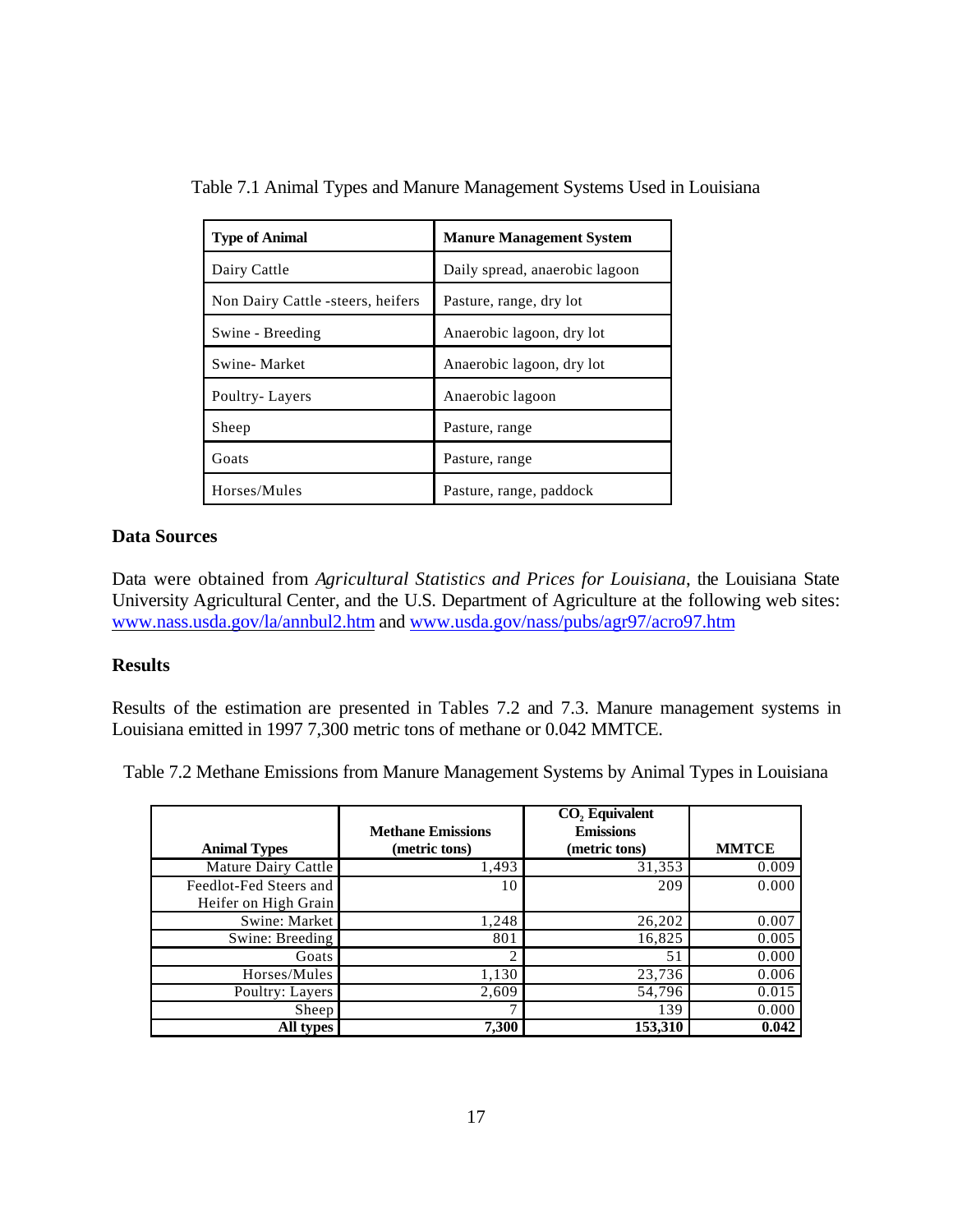| <b>Manure Management</b><br><b>Systems</b> | <b>Methane Emissions</b><br>(metric tons) | $CO2$ Equivalent<br><b>Emissions</b><br>(metric tons) | <b>MMTCE</b> |
|--------------------------------------------|-------------------------------------------|-------------------------------------------------------|--------------|
| Pasture/Range                              | 867                                       | 18,198                                                | 0.005        |
| Daily Spread                               |                                           | 116                                                   | 0.000        |
| Dry Lot                                    |                                           | 56                                                    | 0.000        |
| Paddock                                    | 283                                       | 5,934                                                 | 0.002        |
| Anaerobic Lagoon                           | 6,143                                     | 129,007                                               | 0.035        |
| <b>All Systems</b>                         | 7.300                                     | 153.310                                               | 0.042        |

Table 7.3 Methane Emissions from Manure Management Systems in Louisiana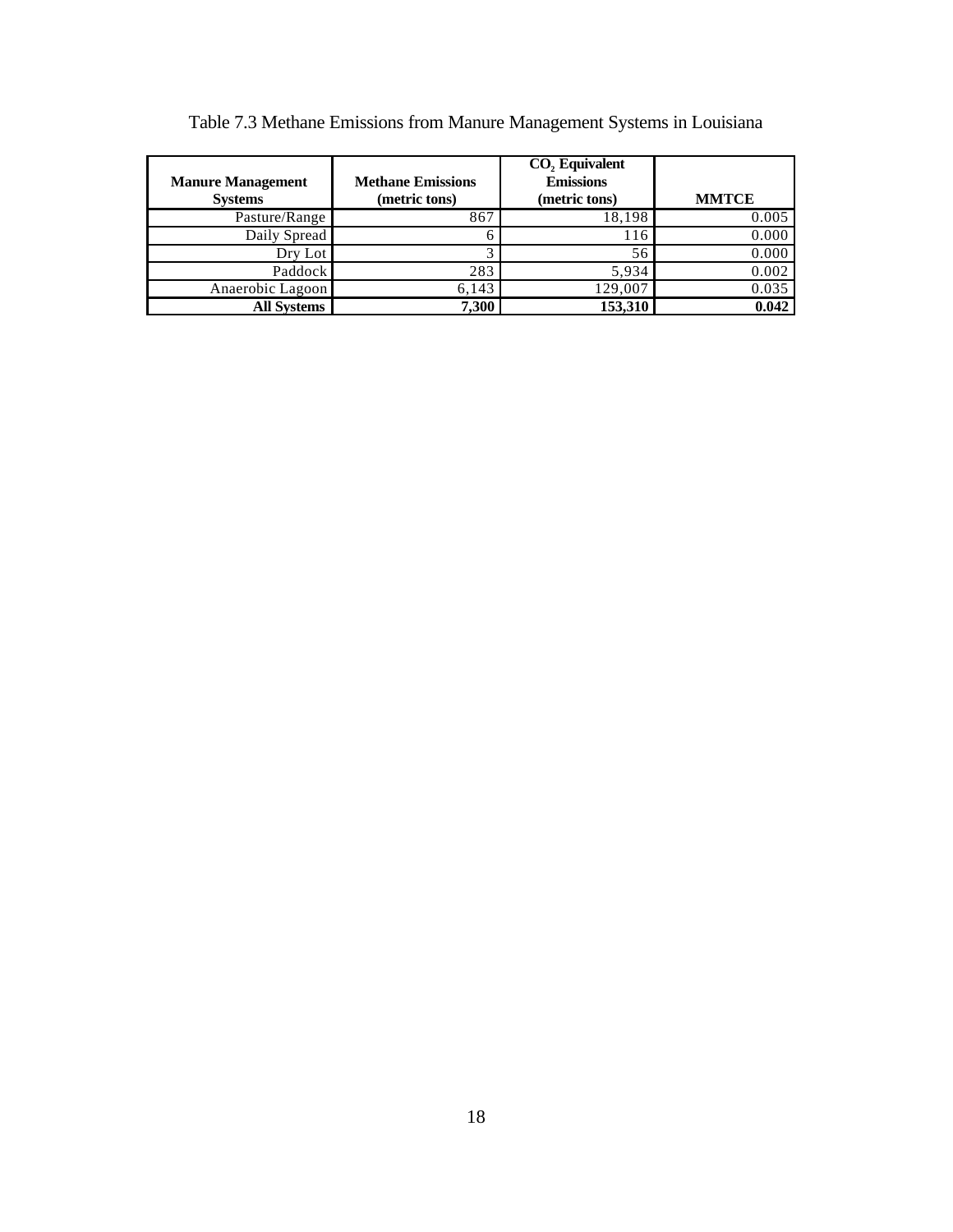# **Chapter Eight: Methane Emissions from Flooded Rice Fields**

## **Overview**

All of the rice in the United States is grown in flooded fields. When fields are flooded, anaerobic conditions develop in the soil, and methane is produced through anaerobic decomposition of soil organic matter. Methane is released primarily through the rice plants, which act as conduits from the soil to the atmosphere. However, not all of the methane that is produced is released into the atmosphere. As much as 60 to 80 percent of the methane produced is oxidized by aerobic methanotrophic bacteria in the soil (*Holzapfel-Pschorn et al. 1985, Sass et al., 1990*). Some of the methane is also leached to ground water as dissolved methane. Some of the methane also escapes from the soil via diffusion and bubbling through the flood waters.

# **Methodologies**

The methodologies used were taken from the *State Workbook* (1998a).

(1) The area harvested during the study year was determined. Included here was the area used for ratoon crop (second crop).

Acres Harvested for Ratoon Crop = Acres of Primary Crop Harvested \* 30% Total Acres Harvested = Ratoon Crop Acres + Primary Crop Acres

(2) The number of acre-days that the rice was grown was obtained for the high and low estimate.

Acre-days (low estimate) = Area Harvested (acres)  $*$  Length of Growing Season (days/yr, low estimate)

Acre-days (high estimate) = Area Harvested (acres)  $*$  Length of Growing Season (days/yr, high estimate)

(3) The range of methane emissions from flooded rice fields was obtained.  $CH<sub>4</sub>$  Emissions (low, lbs  $CH<sub>4</sub>/yr$ ) = Number of Acre-Days/yr (low) \* 0.9504  $CH<sub>4</sub>$  Emissions (high, lbs  $CH<sub>4</sub>/yr)$  = Number of Acre-Days/ yr (high) \* 5.032

(4) The result was converted to methane emissions in tons by dividing by 2000.  $CH_4$  Emissions low (tons) =  $CH_4$  Emissions (low, lbs  $CH_4$ /yr)/2000  $CH_4$  Emissions high (tons) =  $CH_4$  Emissions (high, lbs  $CH_4$ /yr)/2000

(5) The average of the high and low emissions was calculated.

#### **Data Source:**

The Louisiana Agricultural Statistics Service supplied the data for this chapter.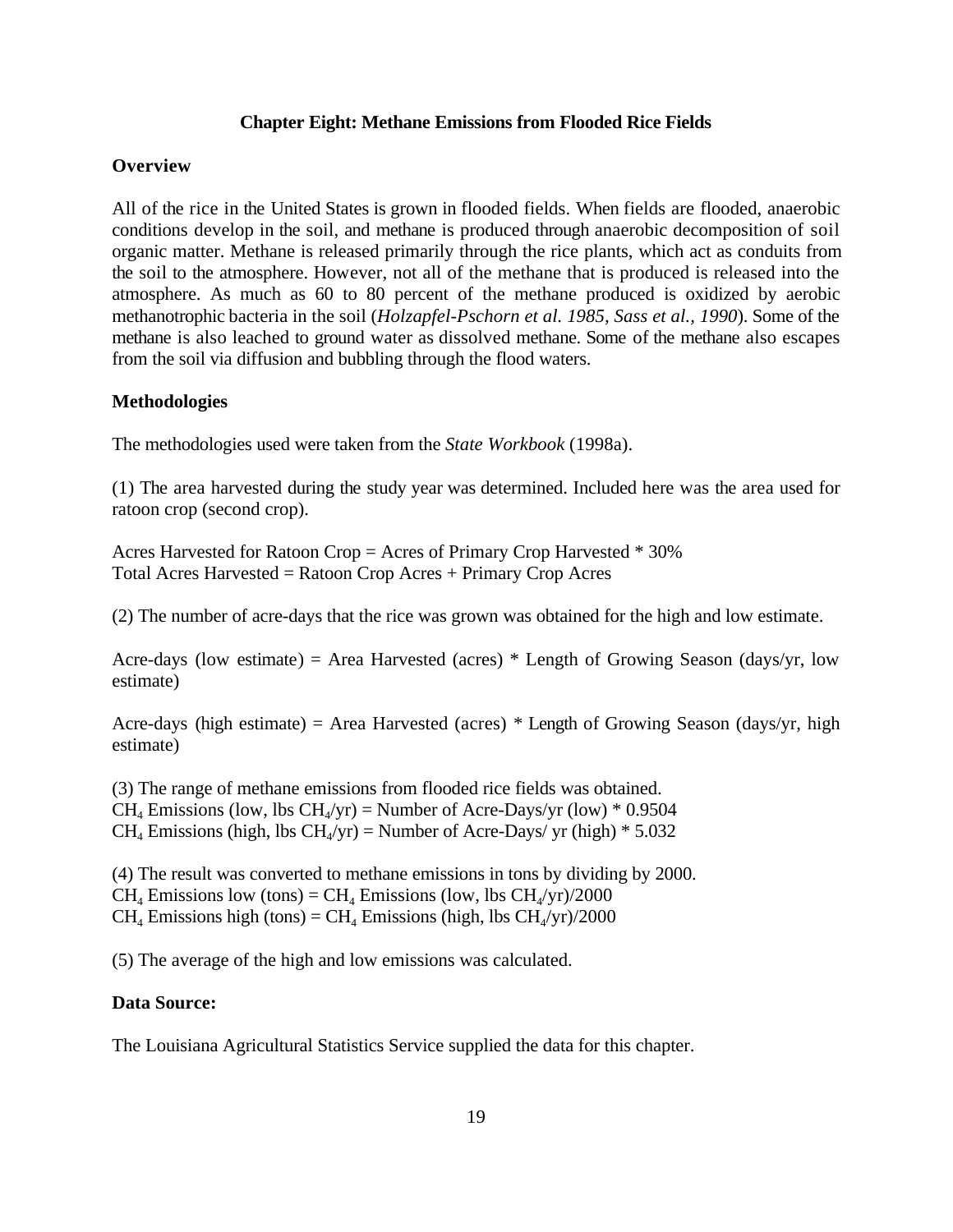# **Results:**

Emission estimation assumptions are presented in Table 8.1. Rice fields, which occupied 533,000 acres in Louisiana in 1996, emitted 108,335 metric tons of methane or 0.62 MMTCE.

| 533,000                   | Acreage Harvested in 1996                |
|---------------------------|------------------------------------------|
| 159,900                   | Ratoon Crop                              |
| 692,900                   | <b>Total Acreage</b>                     |
| 90                        | Short Growing Season (days)              |
| 120                       | Long Growing Season (days)               |
| 62,361,000                | Short Acre-days/yr                       |
| $\overline{83}, 148, 000$ | Long Acre-days/yr                        |
| 0.950                     | <b>Low Emissions Coefficient</b>         |
| 5.032                     | <b>High Emissions Coefficient</b>        |
| 29,634                    | Low Methane Emissions (tons)             |
| 209,200                   | High Methane Emissions (tons)            |
|                           |                                          |
| 119,417                   | Total Methane Emissions (tons)           |
| 108,335                   | Total Methane Emissions (metric tons)    |
| 2,275,025                 | $CO2$ equivalent Emissions (metric tons) |
| 0.620                     | <b>MMTCE</b>                             |

Table 8.1 Methane Emissions from Flooded Rice Fields in Louisiana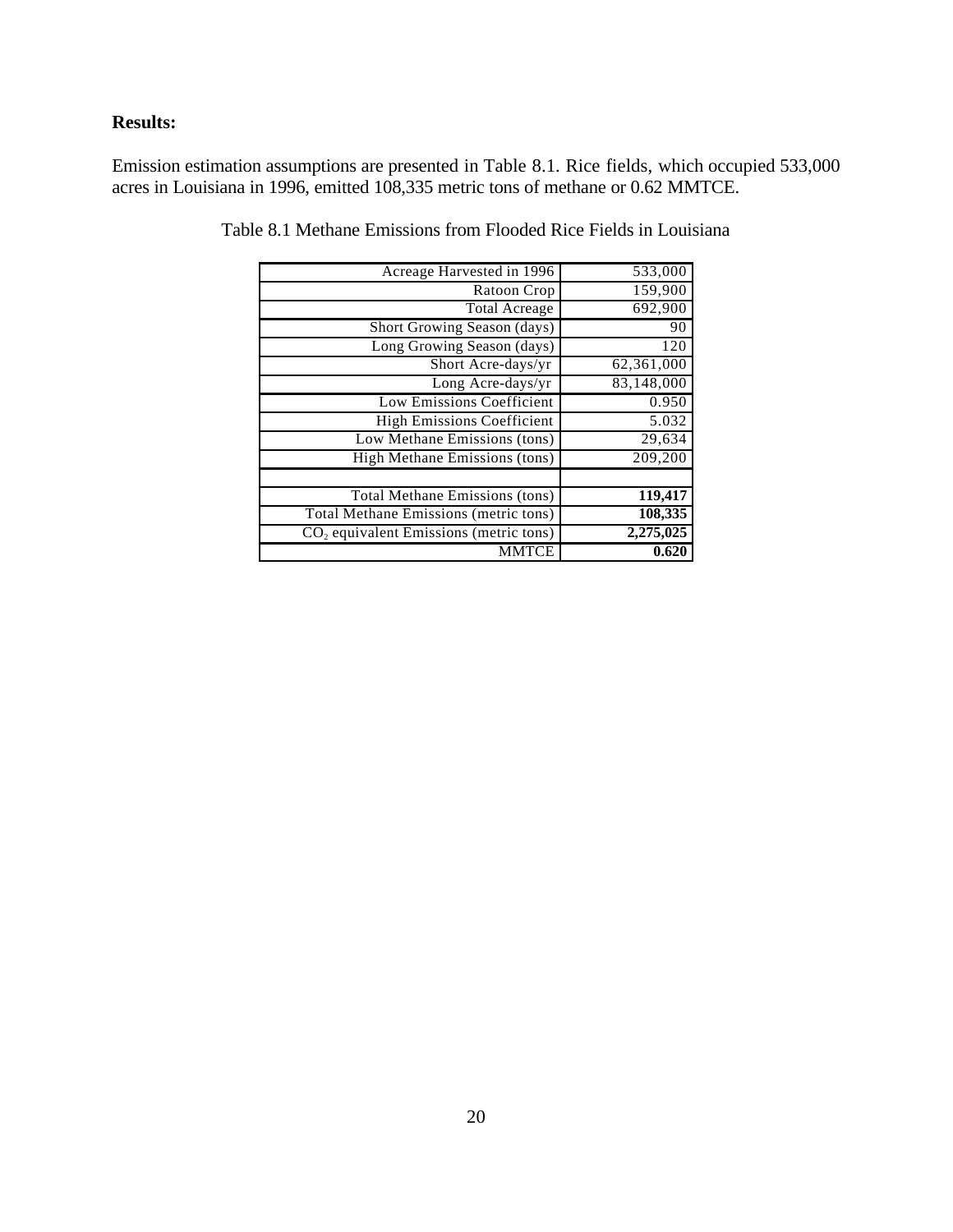#### **Chapter Nine: Emissions from Agricultural Soil Management**

# **Overview**

Agricultural soil management, here interpreted narrowly as use of fertilizers, results in emissions of nitrous oxide and carbon dioxide. Application of nitrogen fertilizers increases the amount of nitrogen available for the production of nitrous oxide, which is generated by microbial processes of nitrification and denitrification. Acid soil conditions are often ameliorated by the application of crushed lime and dolomite to agricultural soils. Carbon, which is contained in both compounds, reacts with acid soils, thereby generating  $CO<sub>2</sub>$ .

# **Methodologies**

The methodologies for this chapter were taken from the *State Workbook (1998a)*. The data needed for the analysis were the annual consumption of nitrogen in fertilizer and the amount of limestone used for agricultural purposes in the state. To obtain total  $N<sub>2</sub>O-N$  emission in tons, the consumption of nitrogen in fertilizer was multiplied by the emissions factor, and the result was converted into appropriate units. A similar procedure was used to estimate emissions from limestone use.

## **Data Source**

The data needed for this chapter were obtained from the agricultural chemistry program of the Louisiana Department of Agriculture and Forestry.

#### **Results**

Agricultural soil management in Louisiana results in annual emissions of approximately 1 million metric tons of CO<sub>2</sub> equivalent or 0.3 MMTCE. Almost all emissions (98 percent) are attributed to the use of nitrogen fertilizers.

| <b>Fertilizer</b> | <b>Amount Used</b><br>(tons) | Greenhouse<br>Gas | <b>Emission</b><br>Factor | <b>Emissions</b><br>(metric<br>tons) | $\mathbf{CO}_2$<br><b>Equivalent</b><br><b>Emissions</b><br>(metric tons) | <b>MMTCE</b> |
|-------------------|------------------------------|-------------------|---------------------------|--------------------------------------|---------------------------------------------------------------------------|--------------|
| Nitrogen          | 204,721                      | $N_{2}0$          | 0.0117                    | 3,415                                | .058,534                                                                  | 0.289        |
| Limestone         | 201,932                      | CO <sub>2</sub>   | 0.1200                    | 21,983                               | 21,983                                                                    | 0.006        |
| Total             |                              |                   |                           |                                      | 1.080.517                                                                 | 0.295        |

Table 9.1 Greenhouse Gas Emissions from Agricultural Soil Management in Louisiana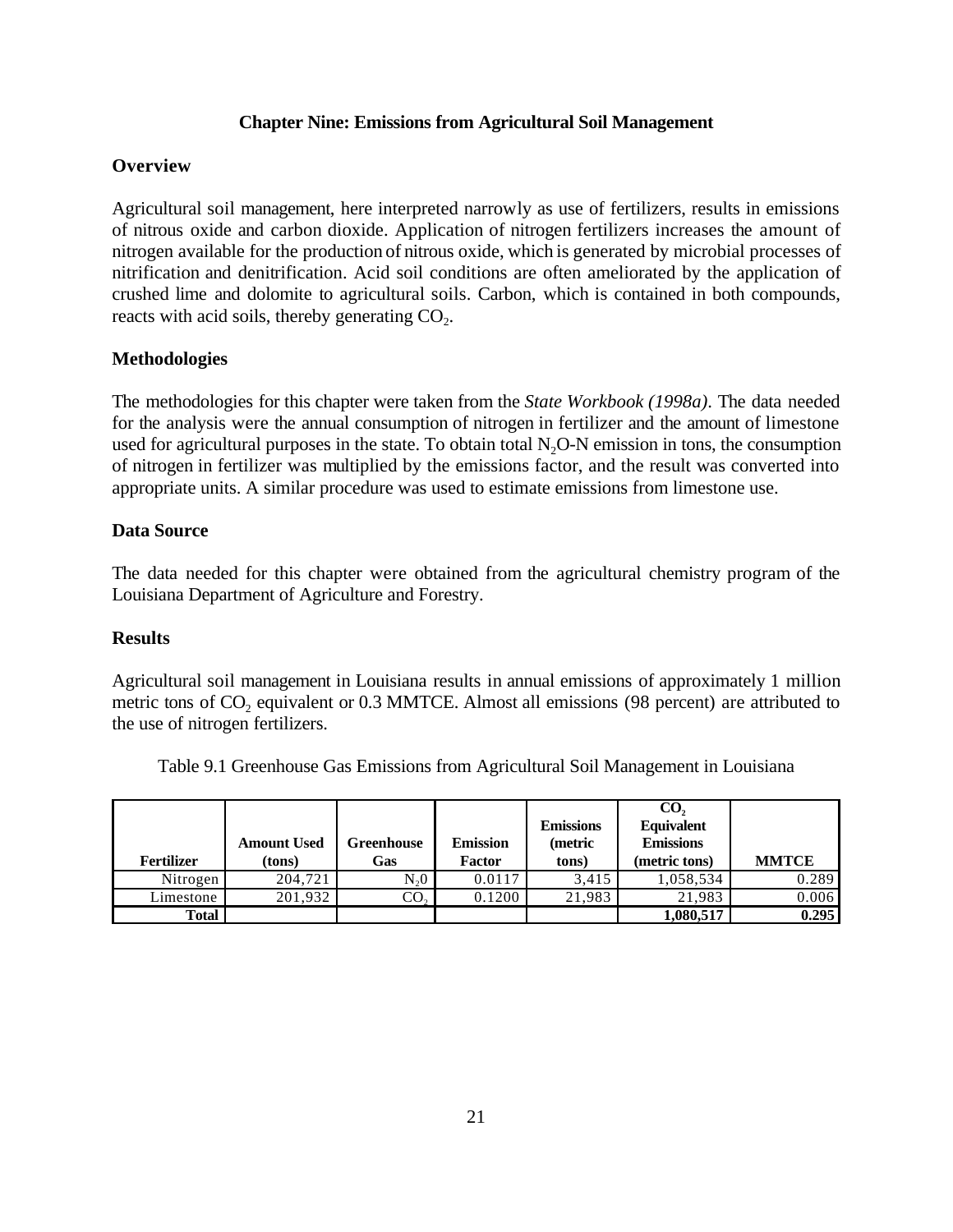#### **Chapter 10: Carbon Dioxide Emissions from Forest Management and Land -Use Change**

#### **Overview**

The biosphere emits and absorbs a variety of trace gases including carbon dioxide, methane, carbon monoxide, nitrous oxide, oxides of nitrogen, and non-methane volatile organic compounds. Vegetation withdraws (i.e., uptakes) carbon dioxide from the atmosphere through the process of photosynthesis. Carbon dioxide is returned to the atmosphere through the respiration of the vegetation and the decay of organic matter in soils and litter. Human activities such as cutting down trees to create land for agriculture, open burning of cleared biomass, afforestation, wetland draining, and allowing a pasture to return to grassland change the balance between the emission and the uptake of the trace gases hence affecting their atmospheric concentration. Since forests act as an atmospheric carbon sink, the larger the area under forests the smaller the net increase of carbon in the atmosphere. On the other hand, if forested land diminishes in size, less carbon will be absorbed, which will lead to increased atmospheric concentration of carbon dioxide. There is a constant exchange of carbon between the forest ecosystem and the atmosphere as a result of biological activities such as growth, mortality, and human activities including harvesting and other removals of vegetation.

#### **Methodologies**

Initially, we used estimation methodologies from the *State Workbook (1998a)*. However, the estimates that we obtained using these methods were not reliable for the following reasons: (1) estimation methods are associated with a high degree of uncertainty (error); (2) some of the important data for Louisiana were not available;(3) the information that is available is considerably outdated. Therefore, we decided to use alternative methods of indirect estimation of greenhouse gas emissions from forest management and land-use change. Since the total acreage of forest land in Louisiana has been relatively stable, we inferred that there are no net emissions or uptake from landuse change. So, resulting uptake of carbon dioxide must be associated with increasing biomass of forests. We estimated carbon dioxide uptake using three different and independent methods as follows:

1. using a reported annual forest biomass growth

LA CO<sub>2</sub> uptake = Net biomass increase(mill. cubic feet) \* biomass conversion ratio(tons of dry matter per cubic feet) \* carbon fraction of biomass

2. using the ratio of U.S. carbon dioxide uptake to total U.S. carbon dioxide emissions

LA  $CO_2$  uptake = LA  $CO_2$  emissions  $*$  (U.S.  $CO_2$  uptake / U.S.  $CO_2$  emissions)

3. using the ratio of Louisiana forested land to the U.S. forested land

LA CO<sub>2</sub> uptake = U.S. CO<sub>2</sub> uptake  $*$  (area of LA forests/area of U.S. forests)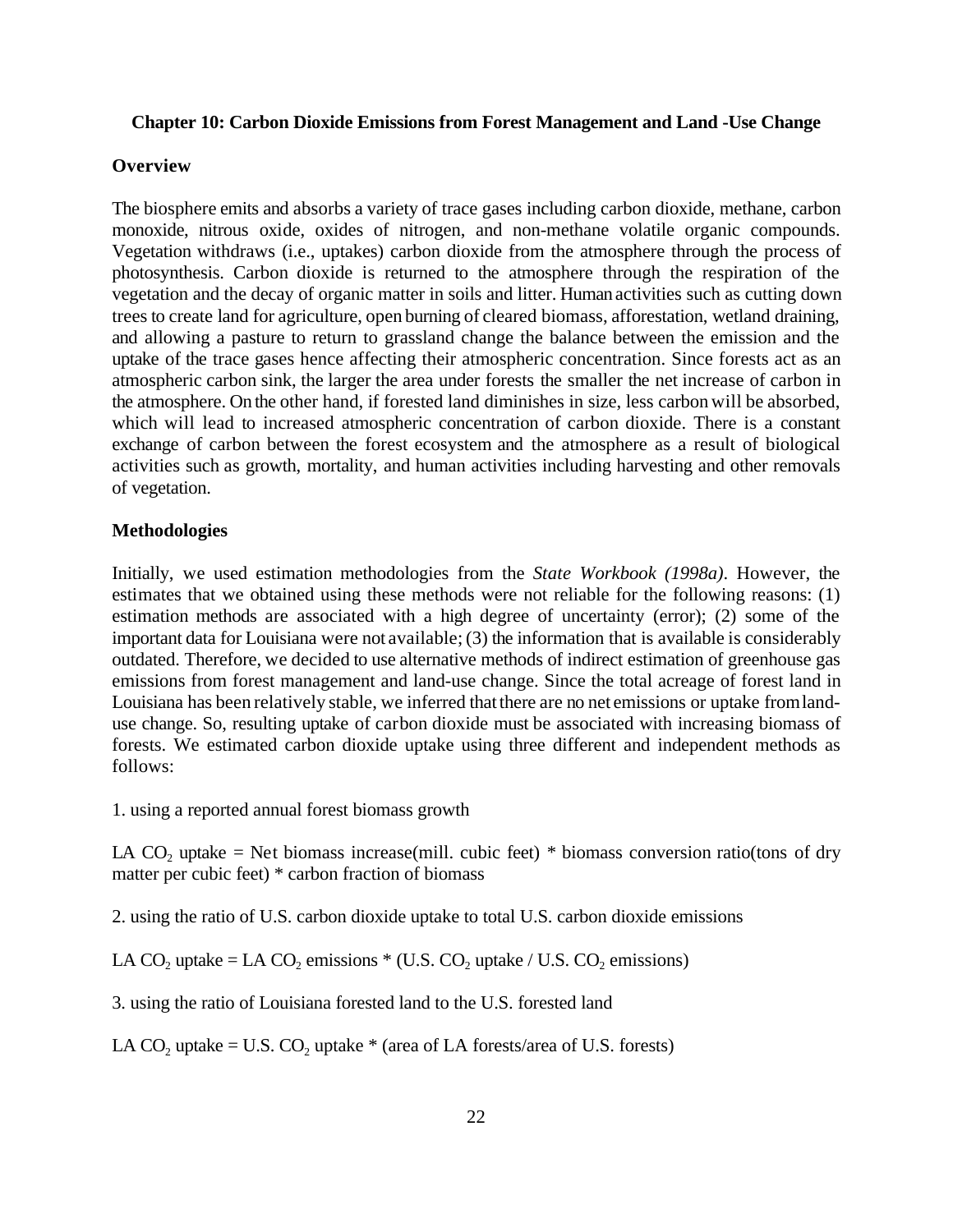# **Data Sources**

Data for this workbook were obtained from the USDA's Forest Service publication by the Southern Forest Experiment Station including *Forest Statistics for Louisiana Parishes-1991*,from*Inventory of U.S. Greenhouse Gas Emissions and Sinks: 1990-1996*, and from USDA Forest Service website (www.fs.fed.us).

# **Results**

The results for the estimation of emissions from Forest Management and Land-Use Change are presented in Table 10.1. The uptake of carbon dioxide is estimated to be 6.2 million metric tons of carbon equivalent.

| <b>Method</b> | $CO2$ Uptake<br>(metric tons) | <b>MMCTE</b> |
|---------------|-------------------------------|--------------|
| Method I      | 22, 222, 867                  | 6.061        |
| Method II     | 27, 133, 331                  | 7.400        |
| Method III    | 18,968,502                    | 5.173        |
| Average       | 22,774,900                    | 6.211        |

Table 10.1 Greenhouse Gas Uptake From Forest Management and Land-Use Change in Louisiana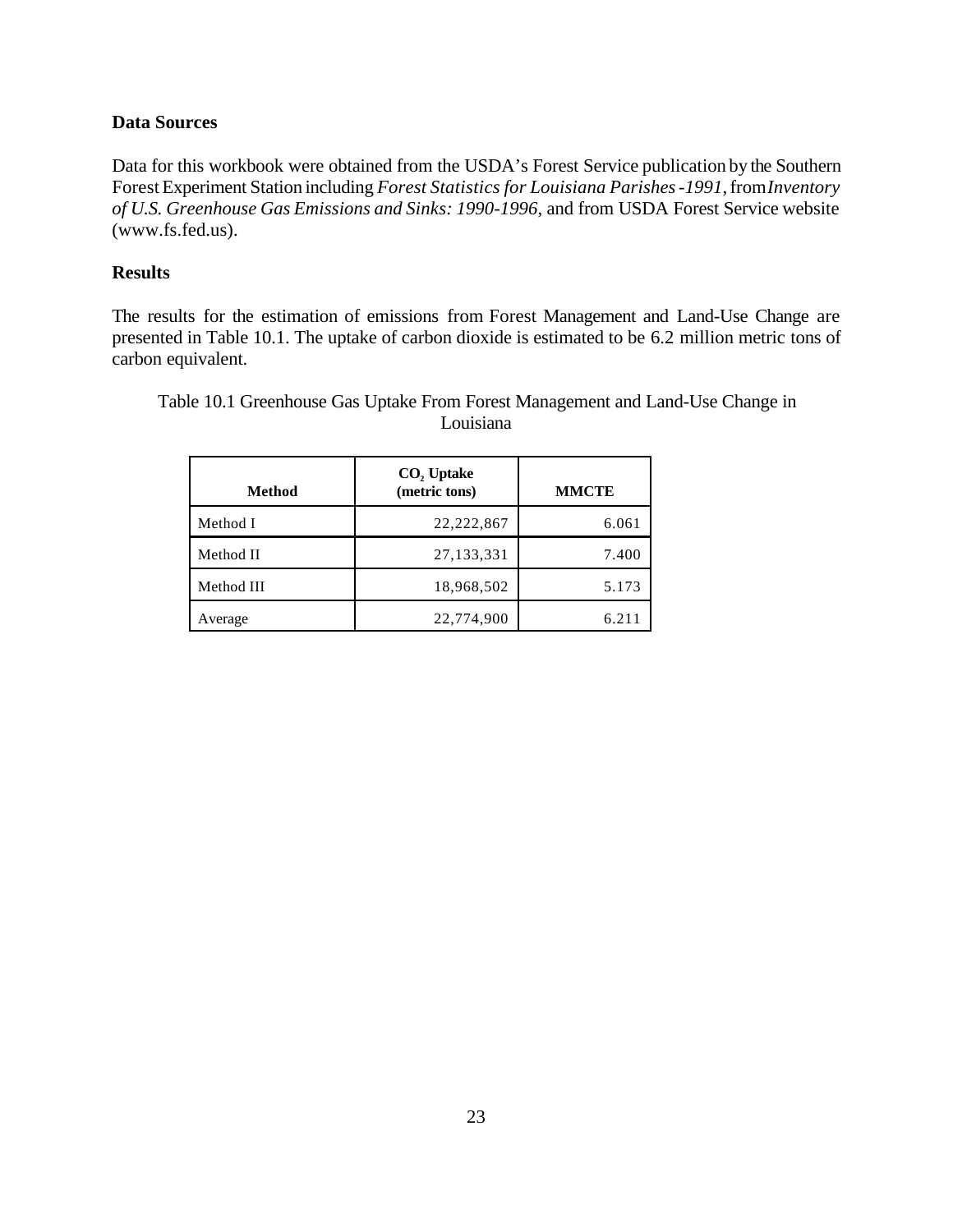#### **Chapter Eleven: Emissions from Burning of Agricultural Waste**

#### **Overview**

In some parts of the U.S., agricultural crop wastes are burned in the field to clear remaining straw and stubble after harvest and to prepare the field for the next cropping cycle. When crop residues are burned, a number of greenhouse gases are released, including carbon dioxide, methane, carbon monoxide, nitrous oxide, and nitrogen oxides. Of these, carbon monoxide and nitrogen oxides are "indirect" greenhouse gases for which global warming potentials have not yet been developed; thus, these gases are not covered in the chapter. In addition, crop residue burning is not a net source of carbon dioxide because the carbon released as carbon dioxide during burning had been taken up from carbon dioxide in the atmosphere during the growing season.

# **Methodologies**

The methodologies used were taken from the *State Workbook* (1998a). For each crop the amount of dry matter (lbs) was calculated by multiplying annual crop residue by residue/crop ratio by proportion of crop produced in fields where residue is burned by dry matter content of the residue by burning efficiency by combustion efficiency. To find total carbon released, dry matter was multiplied by the carbon content (lbs C/lb dm). To find total nitrogen released (lbs N) dry matter (lbs dm) was multiplied by the Nitrogen content (lbs N/lb dm).

Rice

Dry Matter = Crop production (lbs)  $* 1.4 * 3\% * 85\% * 93\% * 88\%$ Total Carbon Released = Dry Matter  $*$  0.4144 Total Nitrogen Released = Dry Matter \* 0.0067  $CH_4$  Emitted (tons  $CH_4$ -C) = (Total Carbon Released \* 0.005 \* (16/12))/2000  $N<sub>2</sub>O$  Emitted (tons  $N<sub>2</sub>O-N$ ) = Total Nitrogen Released \* 0.007

#### Sugarcane

Dry Matter = Crop production (lbs)  $*$  0.8  $*$  3%  $*$  62%  $*$  93%  $*$  88% Total Carbon Released = Dry Matter \* 0.4235 Total Nitrogen Released = Dry Matter \* 0.0040  $CH_4$  Emitted (tons  $CH_4$ -C) = (Total Carbon Released \* 0.005 \* (16/12))/2000  $N<sub>2</sub>O$  Emitted (tons  $N<sub>2</sub>O-N$ ) = Total Nitrogen Released \* 0.007

Wheat

Dry Matter = Crop production (lbs)  $* 1.3 * 3\% * 85\% * 93\% * 88\%$ Total Carbon Released = Dry Matter \* 0.4853 Total Nitrogen Released = Dry Matter \* 0.0028  $CH_4$  Emitted (tons  $CH_4$ -C) = (Total Carbon Released \* 0.005 \* (16/12))/2000  $N<sub>2</sub>O$  Emitted (tons  $N<sub>2</sub>O-N$ ) = Total Nitrogen Released \* 0.007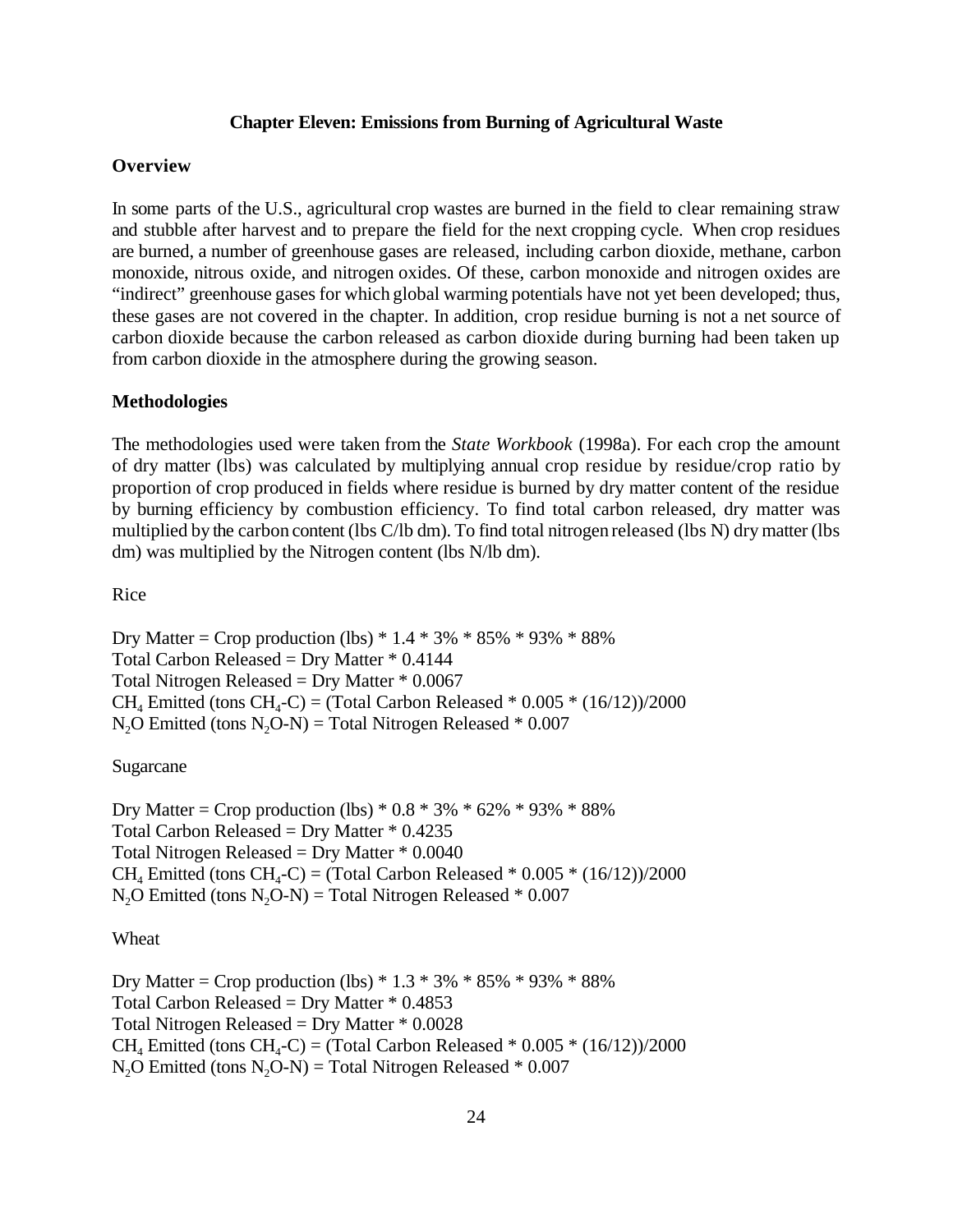# **Data Source**

The Louisiana Agricultural Statistics Service supplied the data for this chapter. Crop productions were averaged over the three-year period (1995-1997).

# **Results**

Estimates of greenhouse gas emissions burning of agricultural waste are presented in Table 11.1. The total amount of emitted gases is 4,848 metric tons of  $CO<sub>2</sub>$  equivalent or 0.001 MMTCE. The crop with the largest contribution is sugar cane, which accounts for 77 percent of emissions.

Table 11.1 Emissions of Greenhouse Gases from Burning of Agricultural Waste in Louisiana

|                  |                   |                  |                        | Total CO <sub>2</sub> |              |
|------------------|-------------------|------------------|------------------------|-----------------------|--------------|
|                  | Crop              | <b>Methane</b>   |                        | <b>Equivalent</b>     |              |
|                  | <b>Production</b> | <b>Emissions</b> | <b>N</b> , O Emissions | <b>Emissions</b>      |              |
| <b>Crop Type</b> | $(lbs)$           | (metric tons)    | (metric tons)          | (metric tons)         | <b>MMTCE</b> |
| Rice             | 1,805,666,667     | 30               |                        | 973                   | 0.000        |
| Sugarcane        | 20,842,000,000    | 146              |                        | 3,749                 | 0.001        |
| Wheat            | 254,500,000       |                  |                        | 123                   | 0.000        |
| Corn             | 240,667           |                  |                        |                       | 0.000        |
| Soya (Soybeans)  | 2,015,800         |                  |                        |                       | 0.000        |
| Sorghum          | 501,080           |                  |                        |                       | 0.000        |
| <b>All Types</b> | 22,904,924,213    | 181              | 3                      | 4,848                 | 0.001        |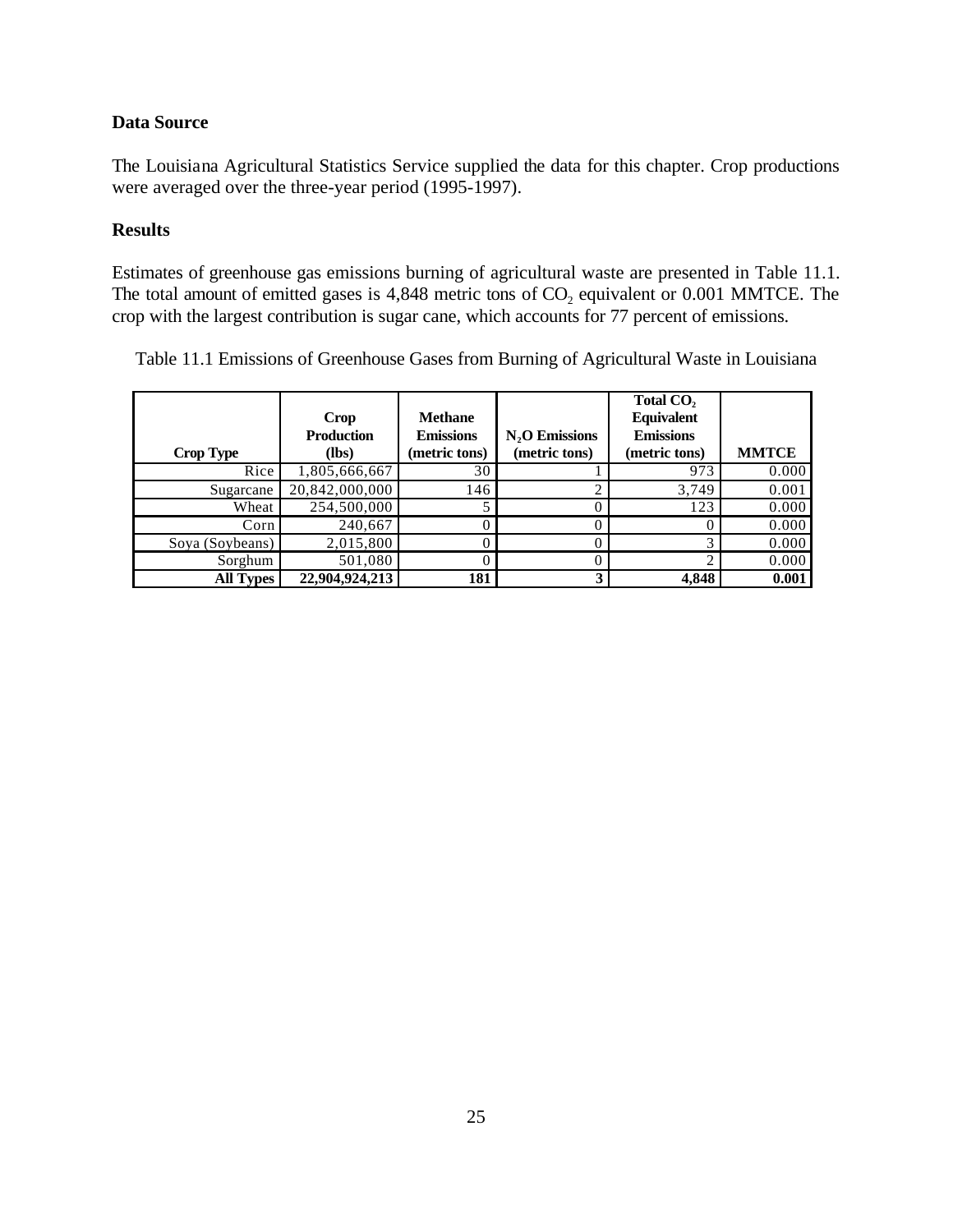#### **Chapter Twelve: Methane Emissions from Municipal Wastewater**

# **Overview**

Wastewater can be treated by using aerobic or anaerobic technologies or, if left untreated, can degrade under aerobic or anaerobic conditions. Methane is produced when organic materials in treated and untreated wastewater degrade anaerobically. The amount of emissions is related to the organic content of the wastewater. Wastewater with high amounts of organic matter will more rapidly deplete available oxygen during decomposition than wastewater with lower organic matter. The organic content in water is expressed in terms of biochemical oxygen demand (BOD<sub>5</sub>). All else being equal, wastewater with a high  $BOD<sub>5</sub>$  will produce more methane when it degrades anaerobically than wastewater with a low  $BOD<sub>5</sub>$ .

# **Methodologies**

The methods used for this workbook were those used in Connecticut's greenhouse gas inventory. In the *State Workbook* (1998a)*,* estimations are divided into anaerobic treatments of wastewater and anaerobic treatments of sludge waste. Unfortunately, no estimation could be derived to separate wastewater  $BOD_5$  from sludge  $BOD_5$ . In the Connecticut inventory, the assumption is made that all  $BOD<sub>5</sub>$  is removed as sludge; however, in our estimation, after conversations with Louisiana Department of Environmental Quality, we decided to assume that  $90$  percent of  $BOD<sub>5</sub>$  is removed as sludge. Approximately 88 percent of Louisiana's population is served by public water treatment facilities. Two separate sections are included in this workbook, one for municipal wastewater facilities and the other for on-site septic systems. The estimation proceeded in the following steps:

1. The amount of methane emitted for municipal wastewater facilities was determined*.*

CH<sub>4</sub> emissions = Population served by municipal wastewater facility  $*$  BOD<sub>5</sub> generation rate  $*$  (1fraction removed as sludge) \* days/yr \* lbs  $\rm CH_{4}/lb\ BOD_{5} - CH_{4}$  recovered

2. The amount of methane emitted from on-site septic systems was determined.

 $CH_4$  emissions = Population served by on-site septic systems  $* BOD_5$  generation rate  $*$  fraction of wastewater treated anaerobically  $*$  days/yr  $*$  lbs CH<sub>4</sub>/lb BOD<sub>5</sub>

3. The total methane emissions from wastewater systems was determined by adding methane emissions from municipal wastewater facilities to the methane emissions from on-site septic systems.

Total CH<sub>4</sub> emissions = CH<sub>4</sub> emissions from municipal wastewater facilities + CH<sub>4</sub> emissions from on-site septic systems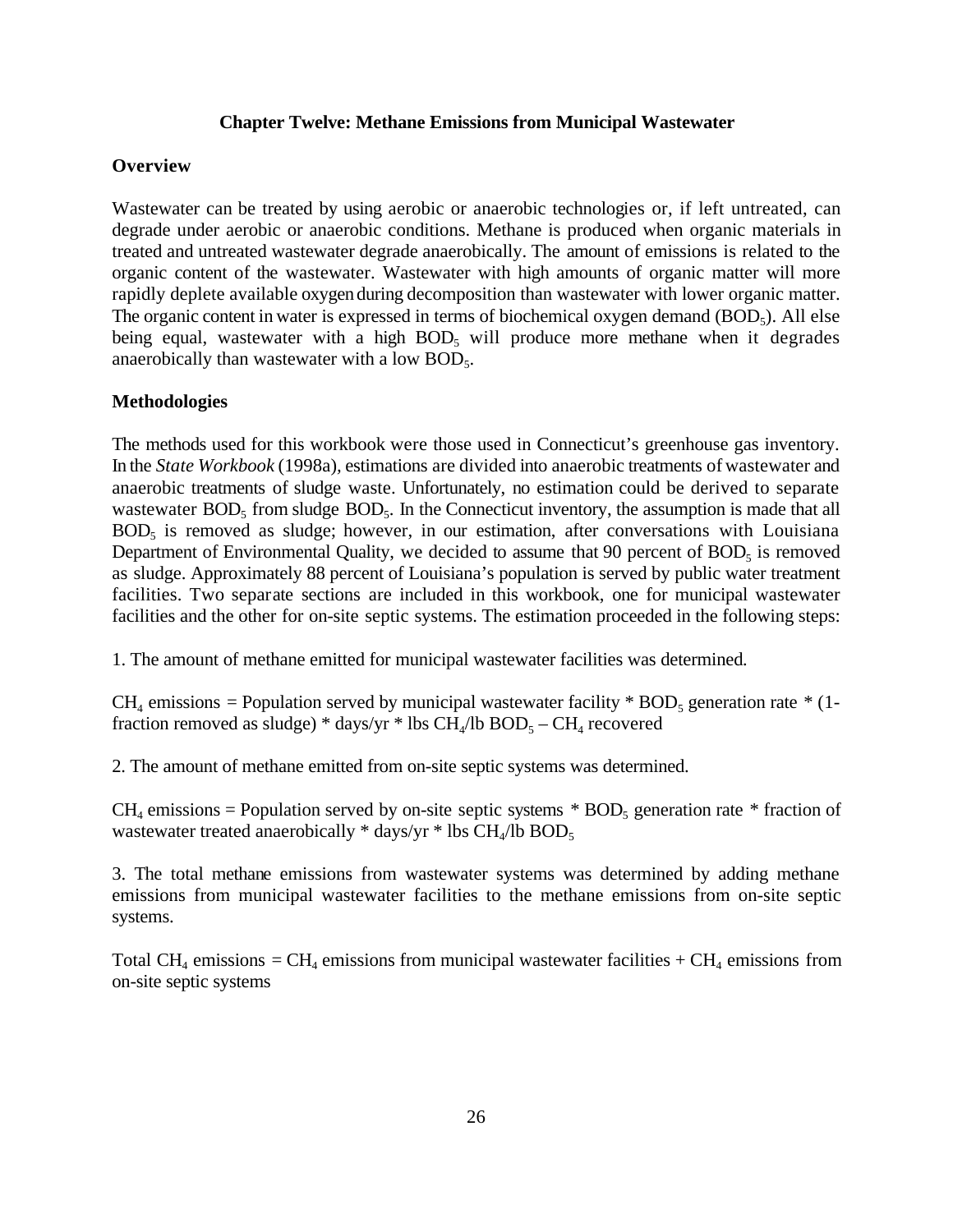# **Data Source**

The information for this chapter was gathered from EPA's Needs Survey (1998), Louisiana Department of Public Health, and Louisiana Department of Environmental Quality. **Results**

Table 12.1 presents the results of the estimation. Wastewater systems in Louisiana emit annually almost 27 thousand metric tons of  $CO<sub>2</sub>$  equivalent or 0.007 MMTCE.

| <b>Wastewater Systems</b>     | <b>Methane Emissions</b><br>$(metric \t{tons})$ | <b>CO.</b> Equivalent Emissions<br>(metric tons) | <b>MMTCE</b> |
|-------------------------------|-------------------------------------------------|--------------------------------------------------|--------------|
| Municipal Facilities          |                                                 | 12.070                                           | 0.003        |
| <b>On-Site Septic Systems</b> | 709                                             | 14.893                                           | 0.004        |
| Total.                        | .284                                            | 26.962                                           | 0.007        |

Table 12.1 Methane Emissions from Municipal Wastewater in Louisiana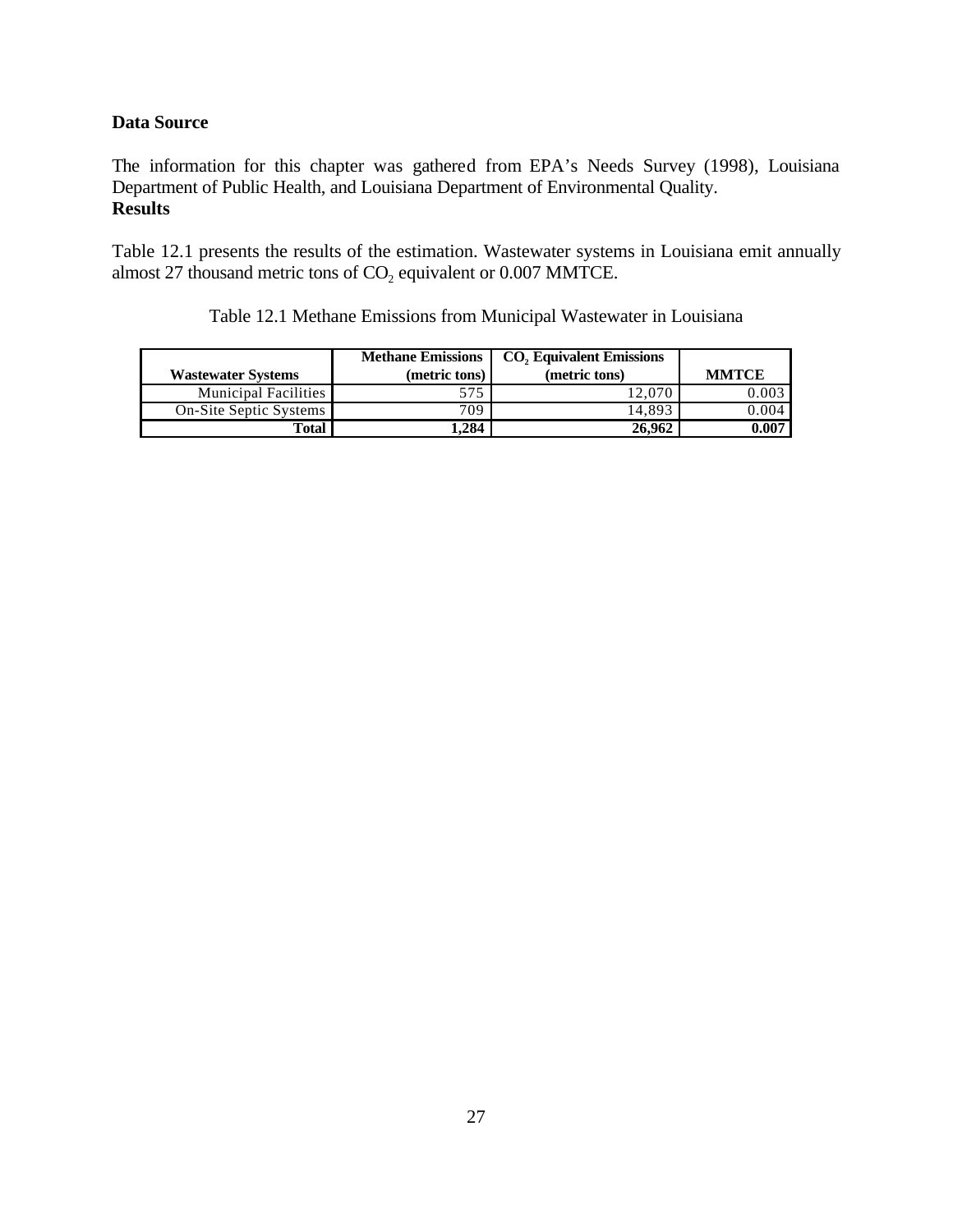#### **References**

- Birdsey, Richard A. and V. A. Rudis. *Forest Resources Trends and Current Conditions in the Lower Mississippi Valley* . USDA Forest Service. Southern Forest Experiment Station: Resource Bulletin SO- 116 December 1986. New Orleans, LA. 1986.
- *Chemical Economics Handbook* (database). SRI International: Menlo Park, CA. Dialog Corporation/ File 359 (October 12, 1998).
- Department of Agricultural Economics and Agribusiness, Louisiana State University and Agricultural and Mechanical College. *Agricultural Statistics and Prices for Louisiana*. Baton Rouge, LA. 1997.
- Earles, Jacqueline M. *Forest Statistics for Louisiana Parishes - 1974*: Southern Forest Experiment Station, US Department of Agriculture. New Orleans, LA. 1975.
- Energy Information Administration (EIA). *Annual Energy Review 1995*. DOE/EIA-0384(95). US Department of Energy, Washington, DC. 1996.
- Energy Information Administration (EIA). *Emissions of Greenhouse Gases in the United States 1997.* DOE/EIA-0573(97). US Department of Energy, Washington, DC. 1998.
- Energy Information Administration (EIA), *Impacts of the Kyoto Protocol on U.S. Energy Markets and Economic Activity.* U.S. Department of Energy Publication SR/OIAF/98-03. Washington D.C. October 1998.
- Energy Information Administration (EIA). *State Energy Data Report 1995*. DOE/EIA-0214(95). US Department of Energy, Washington, DC. 1997.
- Forest Inventory and Analysis: Timber Product Output (TPO) Database Retrieval System at http://www.srsfia.usfs.msstate.edu/rpa/tpo/rpatpo.htm
- Holzapfel-Pschorn, A., R. Conrad, and W. Seiler. *Production, oxidation, and emission of methane in rice paddies.* FEMS Microbiology Ecology 1985. 31:343-351.
- Louisiana Agricultural Statistics Service. A state statistical office of the National Agricultural Service, U.S. Department of Agriculture. www.nass.usda.gov/la/.
- Louisiana Department of Economic Development: Office of Policy and Research. *Louisiana Chemical and Petroleum Products Directory*. Louisiana Economic Development Information Clearinghouse. 1997.
- *Minerals Yearbook: Metals and Minerals*. Volume 1, U.S. Bureau of Mines, U.S. Department ofthe Interior, U.S. Government Printing Office, Washington, DC. 1996.